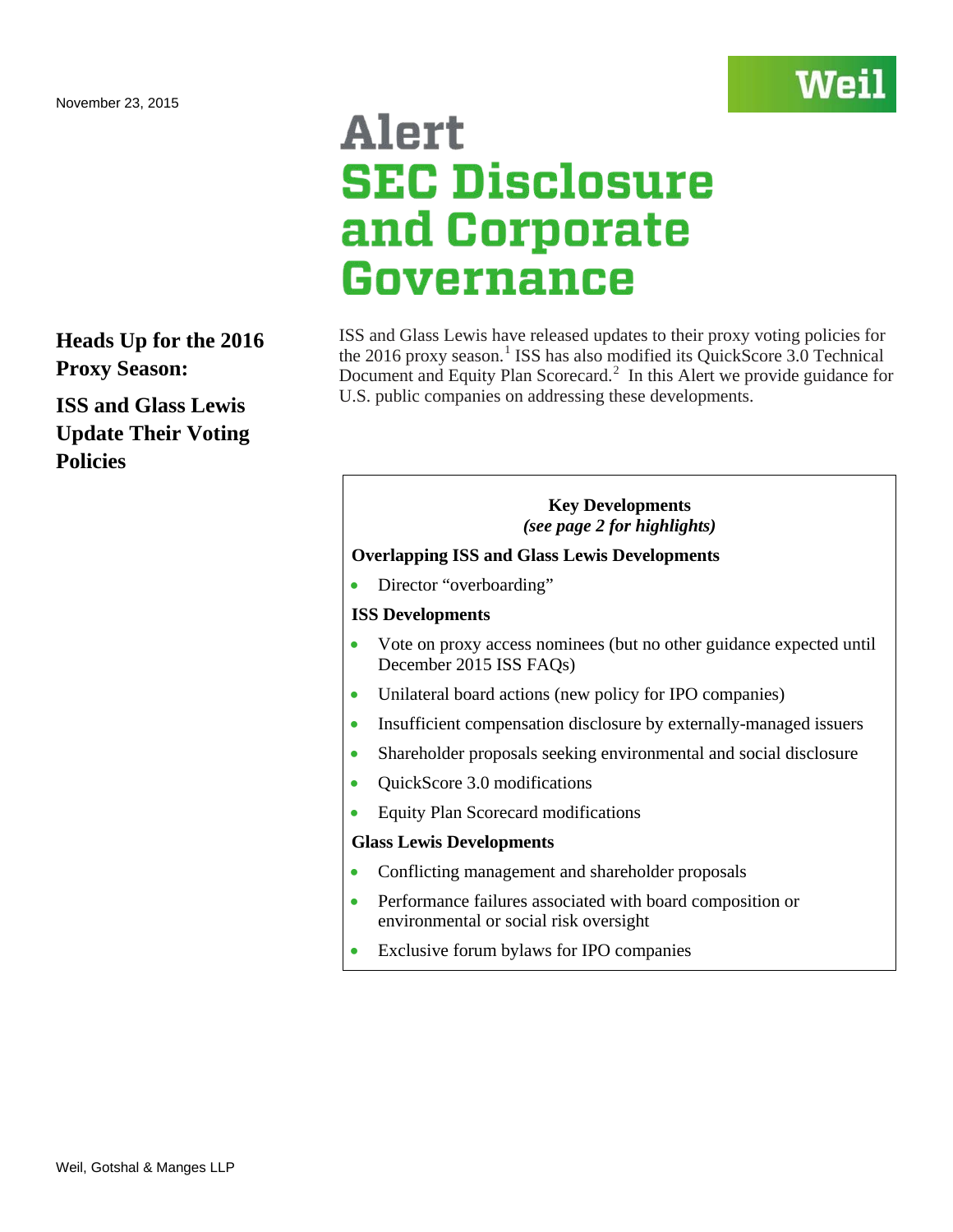# **Highlights of the ISS and Glass Lewis Updates**

- **Overboarding.** Citing an "explosion" in the time commitment needed for board service, both ISS and Glass Lewis have lowered from 6 to 5 the maximum number of directorships a director (other than the CEO) may have before being considered "overboarded." For the CEO, ISS has kept the ceiling at 3 (counting subsidiary boards separately); Glass Lewis has lowered it to 2. In 2016, overboarding will result in cautionary language in the proxy voting report; in 2017, a negative recommendation. However, in the case of overboarded CEOs, ISS will recommend against the CEO only for election to outside boards.
- **Proxy Access.** Neither ISS nor Glass Lewis has provided any new insight on how they will evaluate shareholder proposals on proxy access, or which proxy access bylaw provisions will be considered so restrictive as to call into question a board's responsiveness to a majority-supported shareholder proposal. ISS promised more information in FAQs to be released in mid-December. ISS did provide a framework, similar to that used to evaluate candidates in a contested election, to evaluate candidates nominated by proxy access. ISS also added proxy access as a "zero weight" factor for QuickScore 3.0 (likely presaging a weighting next year).
- **Unilateral Board Actions.** Directors of IPO companies are for the first time expressly susceptible to negative recommendations if, prior to or in connection with the IPO, the company's board adopted charter or bylaw amendments that ISS believes materially diminish shareholder rights. In addition, amendments by post-IPO companies to (1) classify the board, (2) establish supermajority vote requirements or (3) eliminate shareholders' ability to amend bylaws will result in a negative recommendation against directors *until such time as the rights are restored or the unilateral action is ratified by a shareholder vote*.
- **Insufficient Compensation Disclosure by Externally-Managed Issuers (EMIs).** ISS will now generally recommend against say-on-pay where insufficient compensation disclosure (e.g., disclosure of only the aggregate management fee) precludes a reasonable assessment of pay programs and practices applicable to the EMI's named executive officers. Many REITs are EMIs.
- **Shareholder Proposals Seeking Environmental and Social Disclosure.** ISS has clarified and somewhat broadened the criteria it will consider in evaluating shareholder proposals seeking company reports on (1) animal welfare, (2) pharmaceutical pricing and related matters and (3) climate change/greenhouse gas emissions. In the case of animal welfare, the criteria will now include practices in the supply chain.
- **Conflicting Management and Shareholder Proposals.** Glass Lewis now specifies the factors it will consider in assessing conflicting shareholder and management proposals. This is of increasing importance in light of the SEC's recent indication that it will strictly construe whether a shareholder proposal is truly "conflicting" and therefore qualifies for exclusion under Rule 14a-8(i)(9).
- **Performance Failures Associated with Board Composition or Environmental or Social Risk Oversight.**  Glass Lewis "may consider" recommending against the nominating committee chair where it believes a board's failure to ensure that it has directors with relevant experience, either through periodic director assessment or board refreshment, has contributed to the company's "poor performance." (Glass Lewis did not indicate how it will establish that board composition has contributed to "poor performance" or how it will define such performance.) Glass Lewis also has indicated that, where the board or management has failed to sufficiently identify and manage a material environmental or social risk that either did – or could – negatively impact shareholder value, it will recommend against directors responsible for risk oversight.
- **Exclusive Forum Bylaws for IPO Companies.** For newly public companies, Glass Lewis will no longer automatically recommend against the nominating committee chair due to the presence of an exclusive forum bylaw at the time of the IPO. Instead, Glass Lewis will consider such provision in the context of a company's overall shareholder rights profile.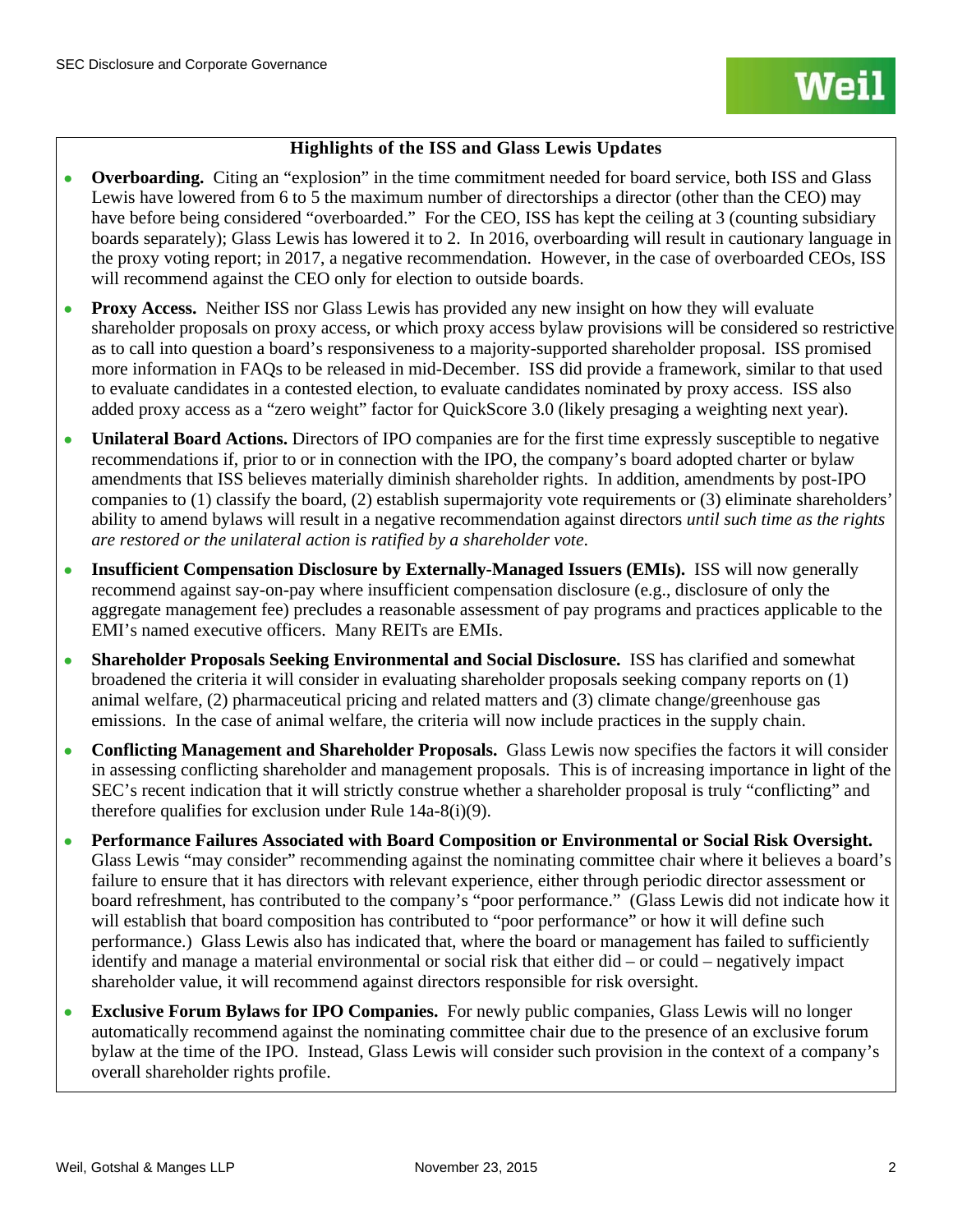$P<sub>909</sub>$ 

# **Contents of this Alert**

| Circumstances that can Lead to ISS |  |
|------------------------------------|--|

# **Overview of ISS Policy Changes**

For the most part, the following ISS policies will become effective for meetings on or after February 1, 2016.

# **1. Director "Overboarding" Policy Amendments**

# *ISS and Glass Lewis Policies – REVISED*

Both ISS and Glass Lewis lowered the maximum number of directorships a director nominee other than the company's sitting CEO may have before being considered "overboarded." Departing from its policy draft, ISS did not lower its ceiling for CEOs, while Glass Lewis did so for CEOs and other executive officers. ISS and Glass Lewis both provide a one-year transition period: for the 2016 proxy season, they will only include cautionary language about the overboarded director in the proxy voting recommendation report. Not until meetings commencing in 2017 (February 2017 for ISS) will overboarding under the new limits result in a negative recommendation.

Under ISS' guidelines, all subsidiary boards on which a CEO sits will be counted as separate boards. ISS will not recommend a withhold vote from the CEO of a parent company board or any of the controlled (>50% ownership) subsidiaries of that parent, but may do so at subsidiaries that are less than 50% controlled and boards outside the parent/subsidiary relationship. However, in the case of overboarded CEOs, ISS will recommend against the CEO only for election to outside boards.

The ISS and Glass Lewis changes are reflected in the following table:

|                                                      | Current ISS and Glass Lewis Policy<br><b>Annual Meetings in 2016</b> | <b>Revised ISS and Glass Lewis Policy</b><br><b>Annual Meetings in 2017</b>         |
|------------------------------------------------------|----------------------------------------------------------------------|-------------------------------------------------------------------------------------|
| All directors (other than<br>CEO/Executive Officer*) | 6 or more public company boards<br>including their own               | 5 or more public company boards<br>including their own                              |
| CEO/Executive Officer*<br>directors                  | 3 public company boards including<br>their own                       | No change for ISS<br>2 public company boards including<br>their own for Glass Lewis |

\* ISS considers this threshold for CEO-directors only; Glass Lewis applies this threshold to all executive officers who serve as directors on other boards.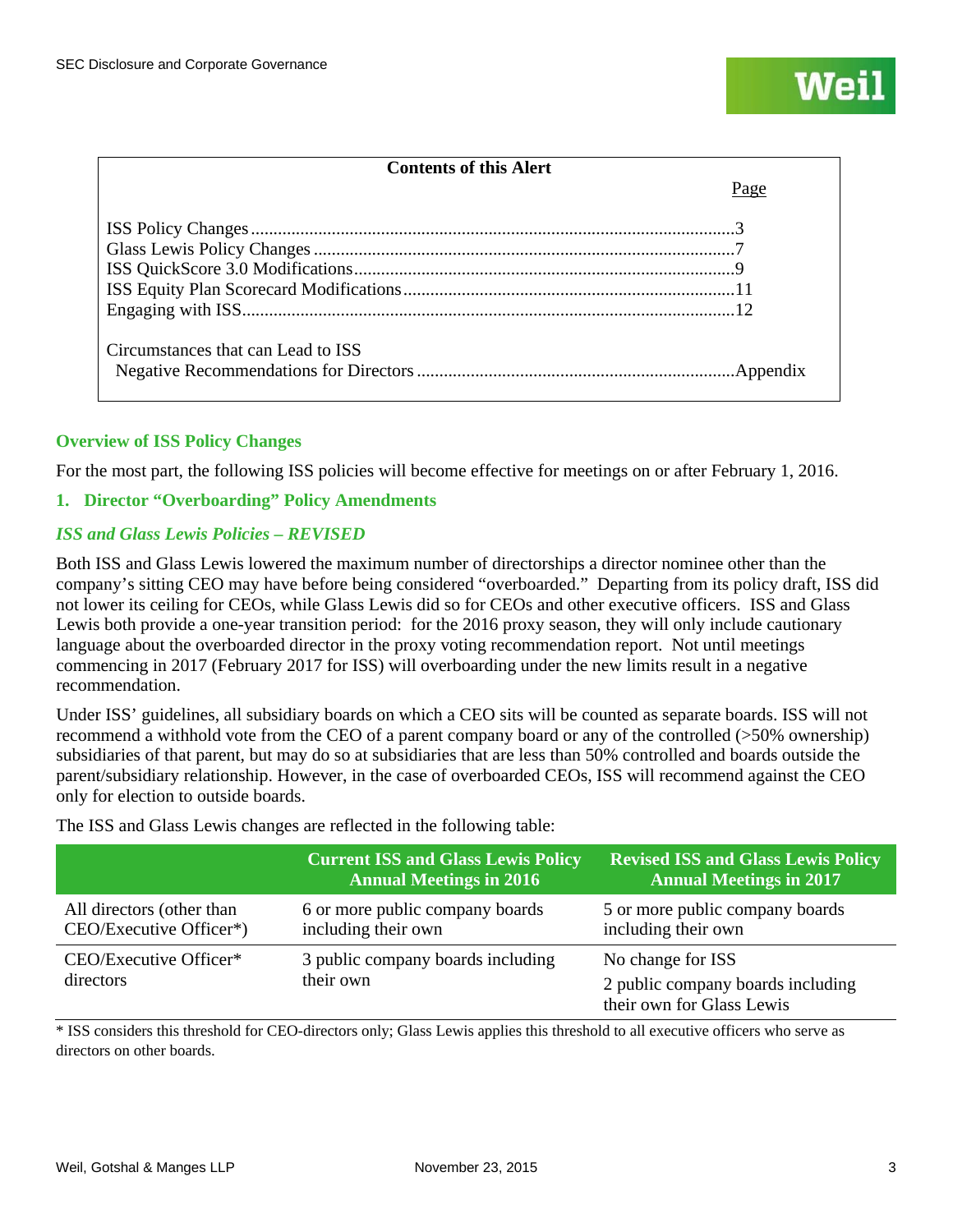- Evaluate whether your company's directors, including the company's CEO or other executive officers, could be at risk of receiving a public caution from ISS or Glass Lewis and, subsequently, a negative recommendation under the revised overboarding policies.
- Ensure that directors and executive officers update their annual questionnaires to provide current biographies, including all other boards on which they serve (both public and private). Companies should have a policy requiring prompt notice of changes in employment or directorships and directors and executive officers should be periodically refreshed about this policy. Directors and executive officers should be particularly mindful about potential overboarding that may arise from board service on private companies that anticipate an IPO.

# **2. Candidates Nominated by Proxy Access –** *NEW*

ISS has added an analytical framework for evaluating candidates nominated by proxy access. ISS will make voting recommendations on a case-by-case basis, considering the same factors currently used to evaluate nominees in a proxy contest,<sup>[3](#page-12-2)</sup> "or additional factors which may be relevant." ISS did not provide specific guidance on "additional relevant factors" other than to state they may be specific to the company, to the nominee(s), and/or to the nature of the election (such as whether or not there are more candidates than board seats).

# **Spotlight on Proxy Access – No New Guidance from ISS or Glass Lewis**

Much to the disappointment of companies awaiting further guidance on proxy access, ISS and Glass Lewis did not provide any new insight on how they will evaluate shareholder proposals on proxy access, or which proxy access bylaw provisions will be so restrictive as to call into question the board's responsiveness to a majority-supported shareholder proxy access proposal and, therefore, attract a negative recommendation for director nominees. ISS has, however, indicated that FAQs to be released in mid-December 2015 will provide more information on which proxy access provisions it will consider "overly restrictive." As the deadlines for shareholder proposals at calendar year companies rapidly approach, this timing is less than ideal for boards currently considering whether and, if so, on what terms, to adopt proxy access.<sup>[4](#page-12-3)</sup>

# *What To Do Now?*

- It remains to be seen how proxy access will be used by shareholders of those companies that adopt it in time for the 2016 proxy season and, if used, how proxy access candidates will be evaluated by ISS.
- Companies should stay informed on proxy access issues and developments. We provide a strategic roadmap for decision-making about proxy access in our Alert [available here.](http://www.weil.com/%7E/media/files/pdfs/150660_pcag_alert_oct2015_v15_final.pdf)

# **3. Unilateral Board Actions –** *REVISED*

Last year, ISS adopted a new stand-alone policy under which it will generally issue a negative recommendation against director nominees (except new nominees, whom it considers case-by-case), if the board amends the company's bylaws or charter without shareholder approval or ratification in a manner that ISS believes materially diminishes shareholders' rights or could adversely impact shareholders. The policy listed factors that ISS considered when formulating its recommendation, but did not specify for how many years it would issue negative recommendations or what types of amendments it would view as materially diminishing shareholder rights. Moreover, the policy did not make a distinction between newly public companies and those that have been public for some period of time. For a summary of the 2015 voting policy updates, see our Alert [available here.](http://www.weil.com/%7E/media/files/pdfs/pcag_alert_nov2014.pdf)

ISS amended its policy to explicitly state that, beginning for the 2016 proxy season, charter and bylaw amendments made by post-IPO companies to (1) classify the board, (2) establish supermajority vote requirements or (3) eliminate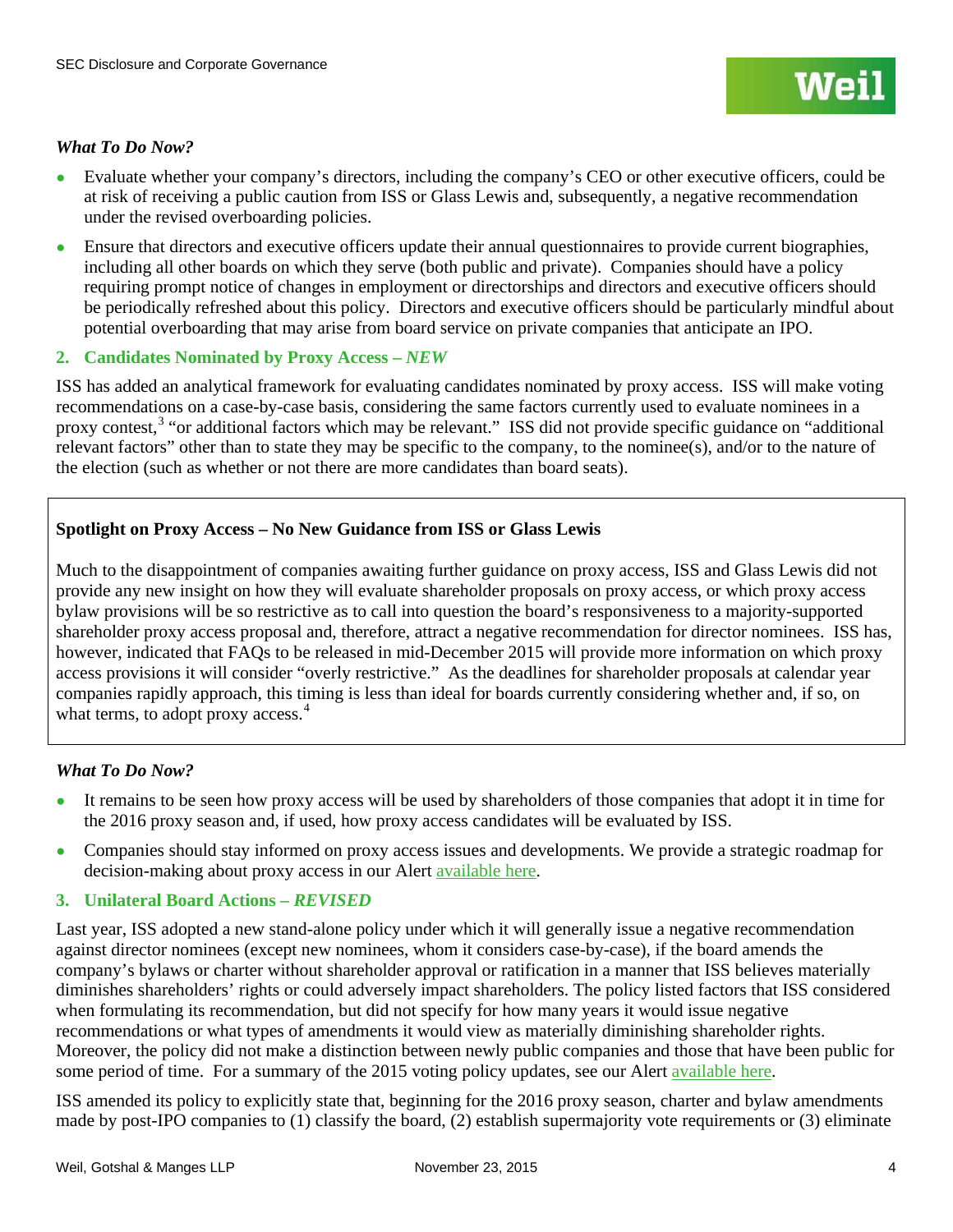shareholders' ability to amend bylaws will result in a negative recommendation for director nominees *until such time as the shareholders' rights are restored or the unilateral action is ratified by a shareholder vote*.

In addition, for the 2016 proxy season, ISS has established separate methodologies to evaluate bylaw or charter provisions adopted prior to or in connection with a company's IPO and unilateral board amendments made to the bylaws or charter following an IPO.

# **Spotlight on IPO Companies**

While newly public companies have generally faced less scrutiny from ISS, the proxy advisor may now issue a negative recommendation against director nominees at annual meetings subsequent to the IPO, if the company has bylaw or charter provisions adverse to shareholders' rights that are in place prior to the IPO or adopted in connection with the IPO. Under this new stand-alone policy, ISS will consider the following factors in formulating its voting recommendation:

- The level of impairment of shareholders' rights caused by the amendment
- The rationale for adopting the amendment without shareholder approval
- The impact of the amendment on shareholders' ability to change the governance structure in the future (such as imposing supermajority vote requirements to amend the bylaws or charter)
- Whether the company has an annual election or classified board structure
- Whether the company has made a public commitment to put the adverse provision to a shareholder vote *within three years* of the date of the IPO

ISS will vote case-by-case on director nominees in subsequent years, unless the adverse provision is reversed or submitted to a shareholder vote.

It is unclear whether ISS will distinguish between directors who served on the board pre-IPO and directors appointed upon the completion of the IPO who did not approve such adverse shareholder provisions.

# *What To Do Now?*

- Companies, including those preparing for an IPO, that are considering whether to amend their charter or bylaws in a manner that could be viewed by ISS to adversely impact shareholders should carefully consider the impact of such amendments on director elections but should continue to make decisions in the best interest of the company, especially during the IPO transition period.
- Companies that recently became public or are preparing for an IPO should note what may be a suggestion from ISS that disclosure of a public commitment to put any adverse shareholder provisions to a shareholder vote within three years of the IPO date may result in a period of "grace" during the company's formative years in the public domain.

# **4. Insufficient Compensation Disclosure at Externally-Managed Issuers – Now a "Problematic Pay Practice" –** *NEW*

ISS has adopted a new voting policy under which it will generally recommend against say-on-pay when the EMI fails to provide sufficient compensation disclosure to allow investors to make a reasonable assessment of pay programs and practices for the EMI's named executive officers.

ISS expressed concern over the lack of transparency in the compensation disclosure made by EMIs, as well as potential conflicts of interest underpinning such compensation arrangements. EMIs pay fees to an external management firm in exchange for management services and, in most cases, executives of the EMIs are compensated by the external manager. Disclosure is often limited to the aggregate management fees paid by the EMI to the manager. In ISS' view, EMIs typically do not disclose the compensation arrangements and payments made to the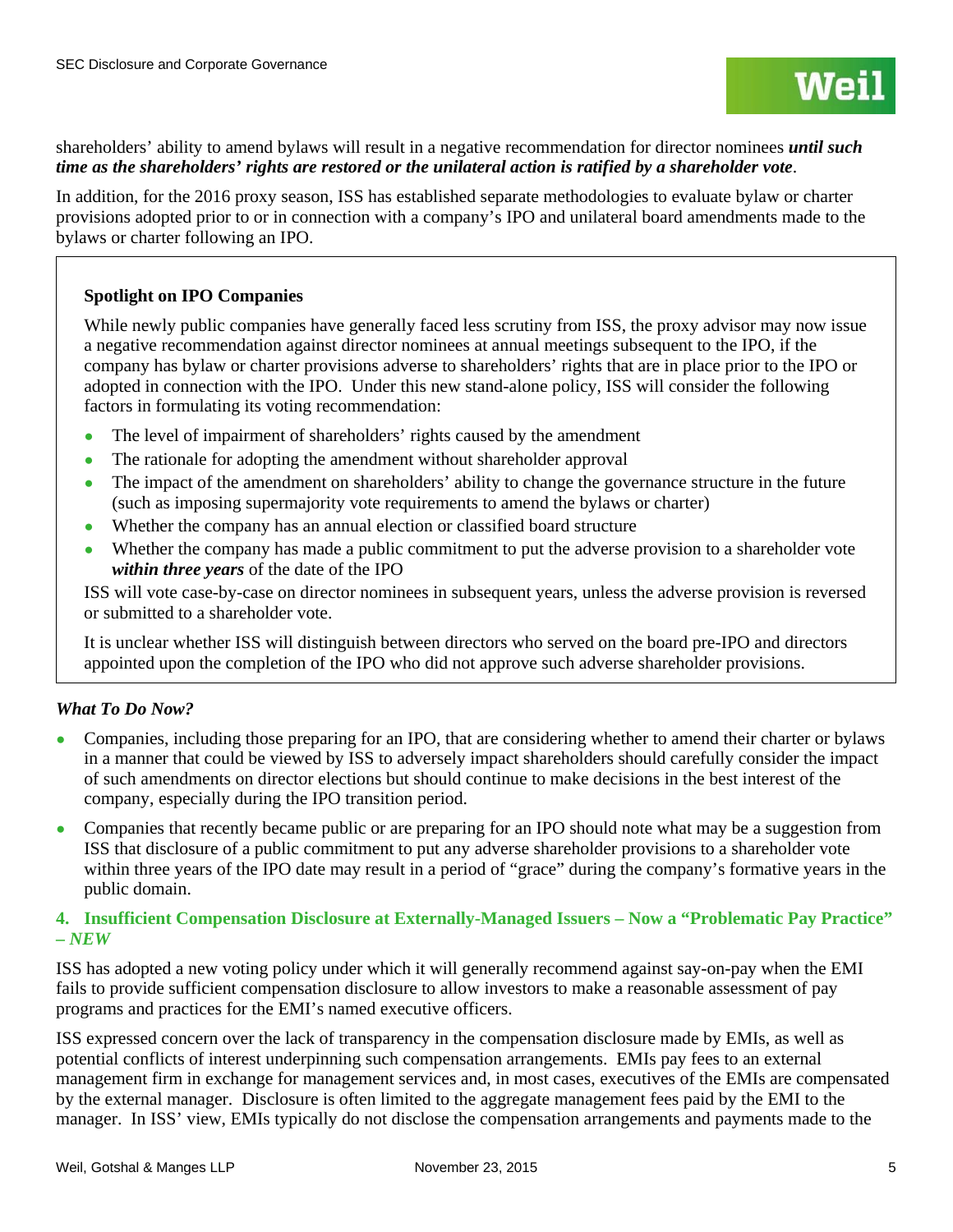EMI executives by the external manager in sufficient detail to enable shareholders to make an informed pay-forperformance evaluation. ISS further notes that a small number of EMIs disclose detailed compensation information, which ISS uses to support its conclusion that such information can be made available within the constraints of company agreements with external managers.

# **Spotlight on REITs**

In its 2016 benchmark policy consultation,<sup>[5](#page-13-0)</sup> ISS said it is aware of 60 U.S. EMIs, typically REITs, and that in most cases they provide limited or no disclosure on NEO compensation arrangements with their external managers. Under ISS' new policy, these companies should expect to receive a recommendation against their say-on-pay advisory vote unless they significantly enhance their executive compensation disclosure.

# *What To Do Now?*

- The compensation committee of an EMI should review prior proxy statement disclosure on compensation of its NEOs by the external manager and consider whether expansion is warranted this year in light of ISS' new policy.
- **5. Voting Recommendations on Certain Shareholder Proposals**

# **Equity Holding Periods for Executives –** *REVISED*

ISS has streamlined its policy with respect to shareholder proposals asking companies to adopt policies requiring executive officers to retain all or a significant portion of net shares acquired through compensation plans. These proposals typically include retention periods of up to two years after termination of employment or during a lock-up period after vesting.

The revisions broaden ISS' policy to encompass equity retention proposals more generally, eliminating the need for a separate policy tied to a specific retention ratio (e.g., 75% of net shares). The revised policy clarifies that the suggested retention ratio and the required duration remain two factors that ISS will strongly consider. In addition, the revised policy applies to *executive officers*, rather than the previously bifurcated policy for *named executive officers* and *senior executive officers*.

Under the revised policy, ISS will recommend case-by-case on shareholder proposals seeking the adoption of share retention policies for executive officers, taking into account:

- The percentage/ratio of net shares required to be retained
- Time period required to retain the shares
- Whether the company has equity retention, holding periods, or stock ownership requirements and the robustness of such requirements
- Compensation policies aimed a mitigating executive risk taking
- Executives' actual stock ownership and the degree it meets or exceeds the thresholds in the proposal
- Problematic pay practices, current and past, which may demonstrate a short-term versus long-term focus.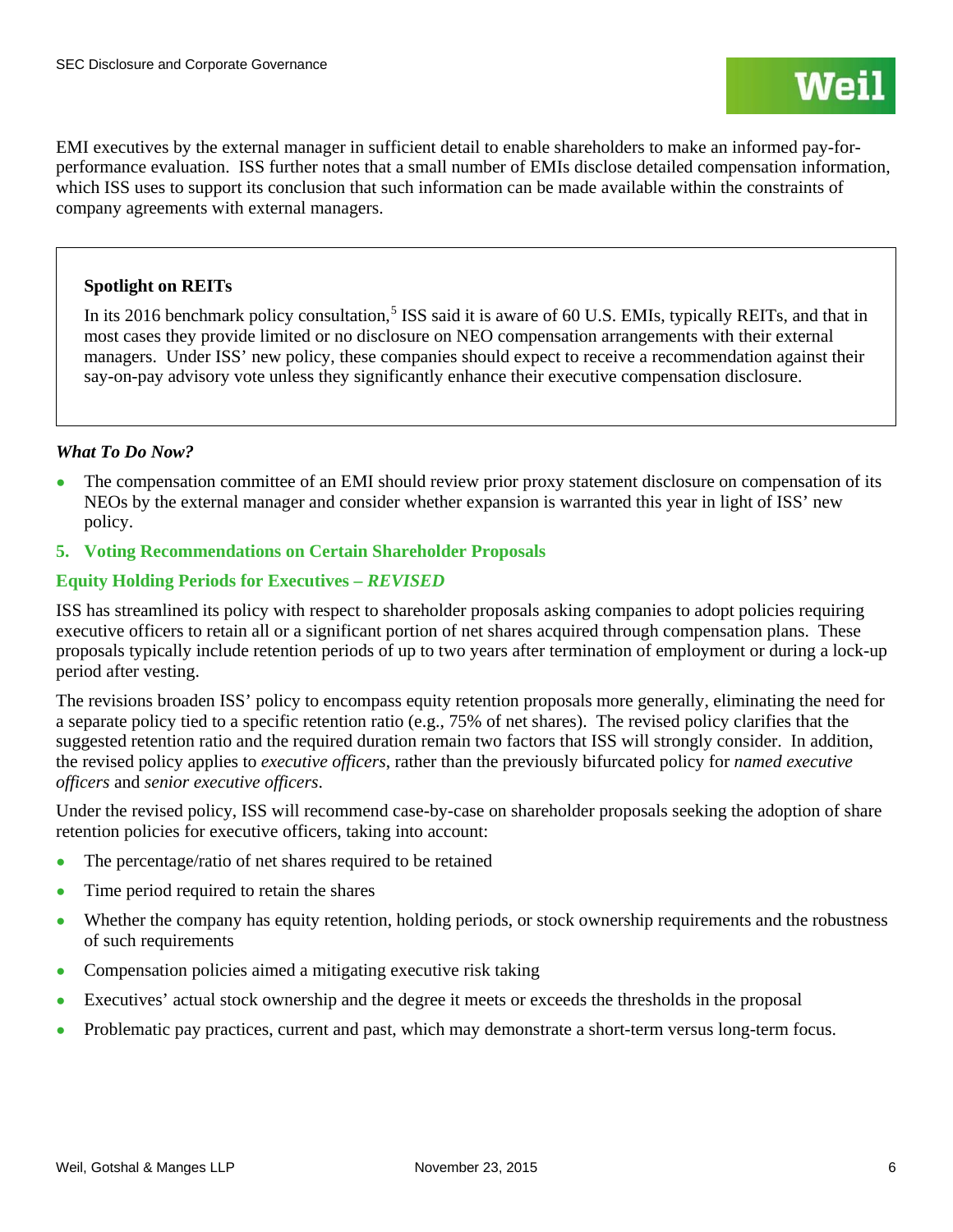# **Proposals on Environmental and Social Issue Disclosure –** *REVISED*

- **Animal Welfare.** ISS revised its voting policy recommendation relating to proposals seeking a report on a company's animal welfare policy to also cover reports on animal welfare-related risks (not just animal welfare standards). Under the revised policy, ISS will generally vote "for" proposals seeking such reports unless: (1) the company has already published a set of animal welfare standards and monitors compliance; (2) the company's standards are comparable to industry peers; and (3) there are no recent, significant fines, litigation, or controversies related to the company's and/or its suppliers' treatment of animals. The revised policy added animal treatment "controversies" and *"suppliers' treatment"* of animals to the list of evaluated criteria.
- **Pharmaceutical Pricing, Access to Medicines, and Prescription Drug Reimportation**. Generally ISS will recommend case-by-case on shareholder proposals requesting that a company report on its product pricing or access to medicine policies after considering certain factors. ISS added to its list of criteria: (1) recent significant controversies, litigation, or fines at the company and (2) the potential for "regulatory" risk exposure.
- **Climate Change / Greenhouse Gas (GHG) Emissions**: ISS will generally support shareholder proposals asking that a company disclose information on risks related to climate change on its operations and investments. ISS has clarified the types of climate change risks for which it will support disclosure to include financial, physical, and regulatory risks.

# *What To Do Now?*

Companies receiving shareholder proposals on these matters should consult ISS' new policy. This policy reflects the growing interest of investors and other stakeholders in corporate social responsibility matters and a trend toward voluntary disclosure by larger U.S. public companies.

# **Overview of Glass Lewis Policy Changes**

# **1. Conflicting Management and Shareholder Proposals –** *NEW*

Against the backdrop of dueling shareholder and management proposals on proxy access during the 2015 proxy season, and recent guidance in SEC Staff Legal Bulletin No. 14H indicating that the SEC will strictly construe whether a shareholder proposal truly conflicts with a management proposal and therefore qualifies for exclusion,<sup>[6](#page-13-1)</sup> Glass Lewis has clarified how it will evaluate conflicting proposals during the 2016 proxy season. Glass Lewis will consider the following factors when reviewing conflicting management and shareholder proposals:

- Nature of the underlying issue
- Benefit to shareholders by implementing the proposal
- Materiality of the differences between the terms of the shareholder and management proposal
- Appropriateness of the provisions considering the company's shareholder base, corporate structure, and other relevant circumstances
- The company's overall governance profile, specifically including its responsiveness to shareholders evidenced by the company's response to previous shareholder proposals and its adoption of progressive shareholder rights provisions.

# *What To Do Now?*

• Companies that anticipate having management and shareholder proposals on the same topic in their proxy statement should review the factors that Glass Lewis has enumerated, as well as the new SEC guidance. We provide a summary of the SEC's recent guidance in our Alert [available](http://www.weil.com/%7E/media/publications/sec-disclosure-corporate-governance/pcag_alert_oct2015.pdf) here.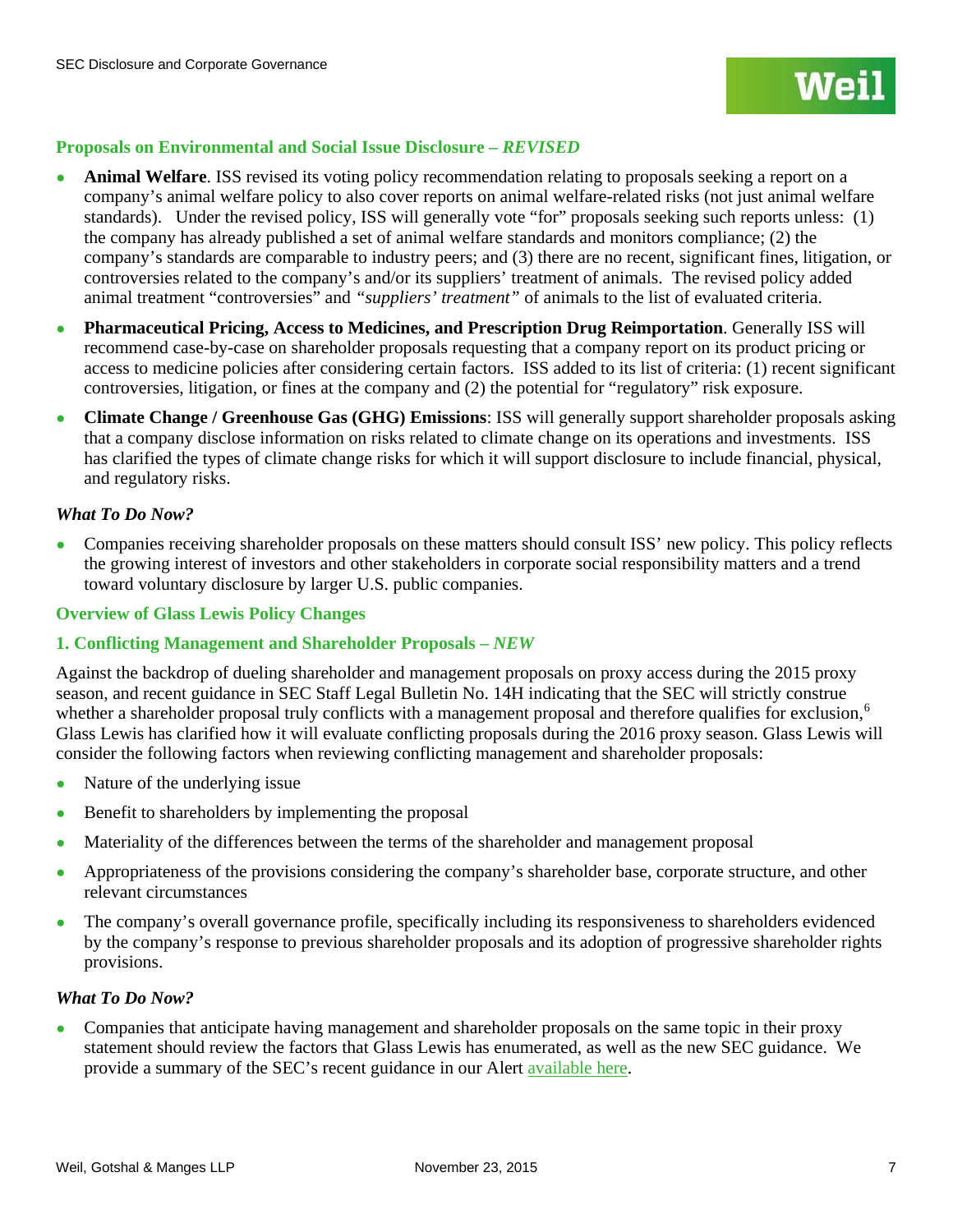# **2. Nominating Committee Performance: Failures Associated with Board Composition –** *REVISED*

Glass Lewis may now recommend against the nominating and governance committee chair "where the board's failure to ensure the board has directors with relevant experience, either through periodic director assessment or board refreshment, has contributed to a company's poor performance." The revised policy does not indicate how Glass Lewis determines when a director's experience contributed to poor company performance, nor does it define "poor performance." However, in another Glass Lewis voting guideline relating to company performance, Glass Lewis indicates that poor performance is "[in] the last three years . . . performance [that] has been in the bottom quartile of the [company's] sector."

#### *What To Do Now?*

- Ensure company disclosure contains thorough descriptions of the specific experience, qualifications, attributes or skills that led to the conclusion that each director should be nominated in light of the company's business and structure as required by Item 401(e) of Regulation S-K.
- Ensure that the company is conducting regular and robust board evaluations. Note that ISS QuickScore 3.0 has been revised to consider whether the board is conducting *individual* director assessments.

# **3. Environmental and Social Risk Oversight –** *NEW*

Beginning in the 2016 proxy season, Glass Lewis will recommend against directors responsible for risk oversight in cases where the board or management failed to sufficiently identify and manage a "material environmental or social risk" that did or could negatively impact shareholder value. Glass Lewis reasoned that the identification, mitigation and management of environmental and social risks are integral components when evaluating a company's overall risk exposure. While the policy does not define environment or social risk, the Glass Lewis Shareholder Initiatives Guidelines indicate that examples of environmental risks include oil or gas spills, contamination, hazardous leakages, explosions, or reduced water and air quality; social risks include non-inclusive employment policies or inadequate human rights policies.

#### *What To Do Now?*

● Companies that have previously faced shareholder criticism, negative proxy advisory firm recommendations or shareholder proposals relating to environmental or social issues should consider enhancing disclosure regarding the board's oversight process specifically in these areas.

#### **4. Exclusive Forum Bylaws for IPO Companies –** *REVISED*

For the 2015 proxy season, Glass Lewis amended its voting policy to automatically recommend a vote against the nominating and governance committee chair (or the entire committee) if the board adopted an exclusive forum bylaw pre-IPO. Under Glass Lewis' relaxed policy, if a company adopts an exclusive forum bylaw provision pre-IPO, Glass Lewis will no longer automatically make such negative recommendation. Instead, Glass Lewis will weigh the presence of an exclusive forum provision in a newly-public company's bylaws in light of other provisions that may limit shareholder rights, such as supermajority vote requirements, a classified board, or a fee-shifting bylaw.

Glass Lewis has not changed its policy to automatically recommend against the nominating and governance committee chair (or the entire committee) when a company adopts an exclusive forum provision without shareholder approval outside of the spin-off, merger or IPO context. ISS, on the other hand, does not recommend voting against directors based on the unilateral adoption of an exclusive forum bylaw provision and reviews exclusive forum bylaws on a case-by-case basis.

#### *What To Do Now?*

Newly public companies and those preparing for an IPO should consider their shareholder rights profile in its entirety in evaluating whether to implement an exclusive forum provision.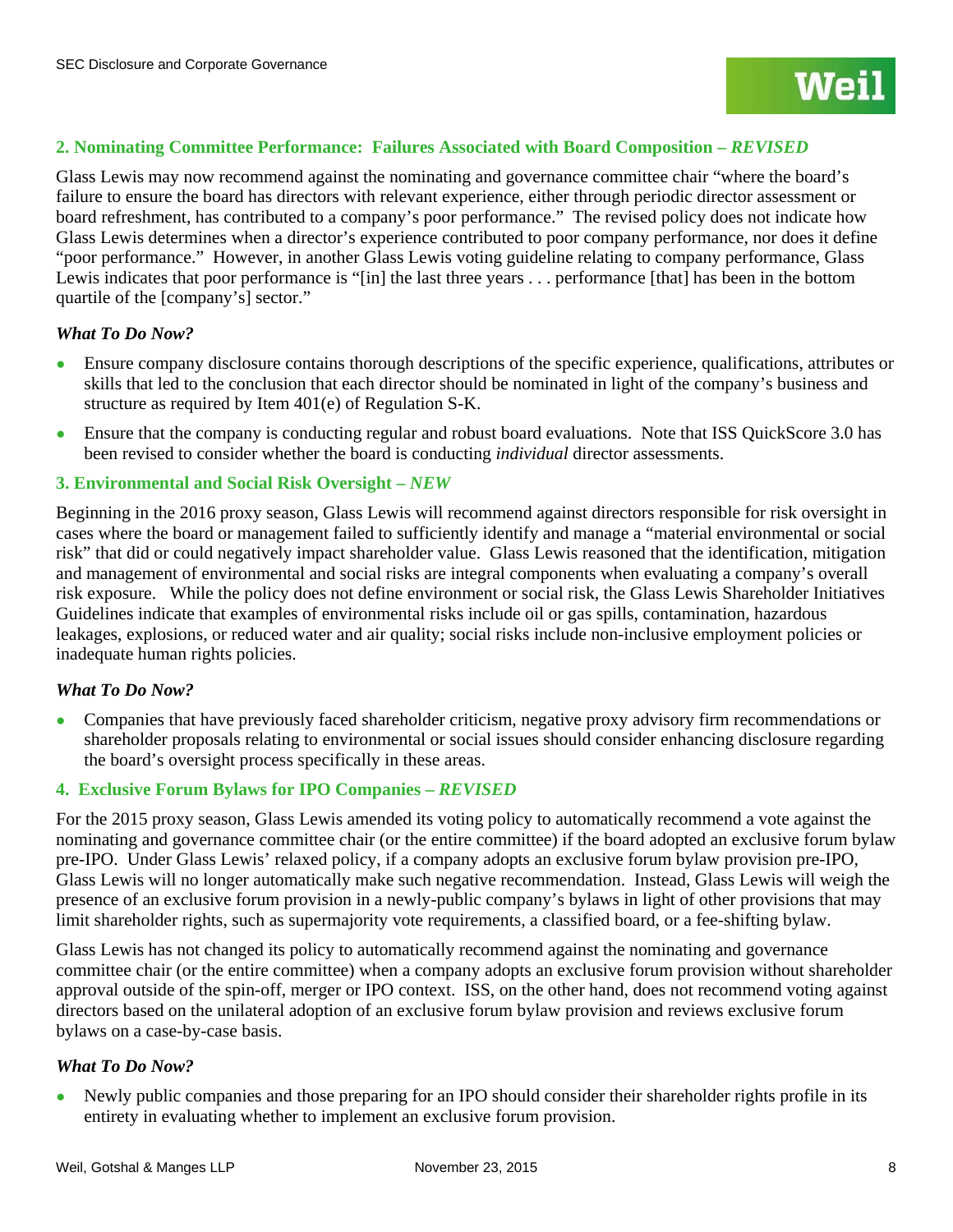• Remember that Glass Lewis will continue to recommend against the chair or the entire committee when a company adopts a fee-shifting bylaw pre-IPO, if such provision is not subject to a shareholder vote following the IPO.

# **5. Compensation Policy Updates –** *REVISED*

Glass Lewis has updated the following disclosure and compensation policies:

- *Long-Term Incentives* Glass Lewis will look to see whether a company has disclosed actual performance and vesting levels for previous grants earned during the fiscal year.
- *Transitional Awards* While acknowledging that there are costs associated with transitions at the executive level, Glass Lewis believes that sign-on arrangements should be clearly disclosed and accompanied by meaningful explanation of the payments and process for determining the payment amounts, including any "make-whole" payments.
- *Equity Compensation Plans*  Glass Lewis analyzes equity-based compensation plans based on quantitative and qualitative factors. The revised policy clarifies that additional qualitative factors include the choice of, use of, and difficulty in meeting award metrics and targets (if any). Other factors, such as the company's size and operating environment, may be relevant in assessing the concerns or benefits of certain changes to equity compensation plans. Glass Lewis may also consider a company's overall executive compensation practices when evaluating certain equity compensation plans.

# *What To Do Now?*

• In preparing their CD&As, companies should take into account Glass Lewis' updated expectations about disclosure of long-term incentives, transitional awards and equity compensation plans, as applicable.

# **QuickScore 3.0 Updates**

ISS has revised its QuickScore 3.0 Technical Document. A copy of the revised QuickScore 3.0 technical document is available for download at [http://www.issgovernance.com/governance-solutions/investment-tools-data/quickscore/.](http://www.issgovernance.com/governance-solutions/investment-tools-data/quickscore/) ISS has added one new "zero weight" factor regarding proxy access and modified existing factors applicable to U.S. public companies. New company QuickScores will be published will begin to appear in ISS research reports on November 23, 2015.

# *1. New Zero-Weight Factor – Proxy Access (Q346)*

● QuickScore will now track whether companies provide proxy access and, if so, the following specifics: (1) the ownership threshold and holding period required to exercise the proxy access right, (2) the number of shareholders permitted to aggregate their holdings, and (3) the number or percentage of board seats available for proxy access nominees. For 2016, this will be a zero-weight factor, meaning the factor will be noted on the QuickScore report but will not impact the numerical QuickScore. We expect this to be weighted in 2017.

# *2. Modified Factors and Other Changes*

ISS has modified certain factors applicable to U.S. public companies:

*Policy requiring annual performance evaluation of the board (O41)* – ISS QuickScore considers whether the company has disclosed a policy requiring an annual performance evaluation of the board. ISS has clarified that, for U.S. companies, a "robust" policy exists when the company discloses an annual board performance evaluation policy that includes (1) *individual* director assessments and (2) an *external evaluation* performed at least every three years. This revised interpretation is likely to affect a company's QuickScore given that many companies conduct evaluations at the board and committee level rather than at the individual director level, and typically through a company-managed process.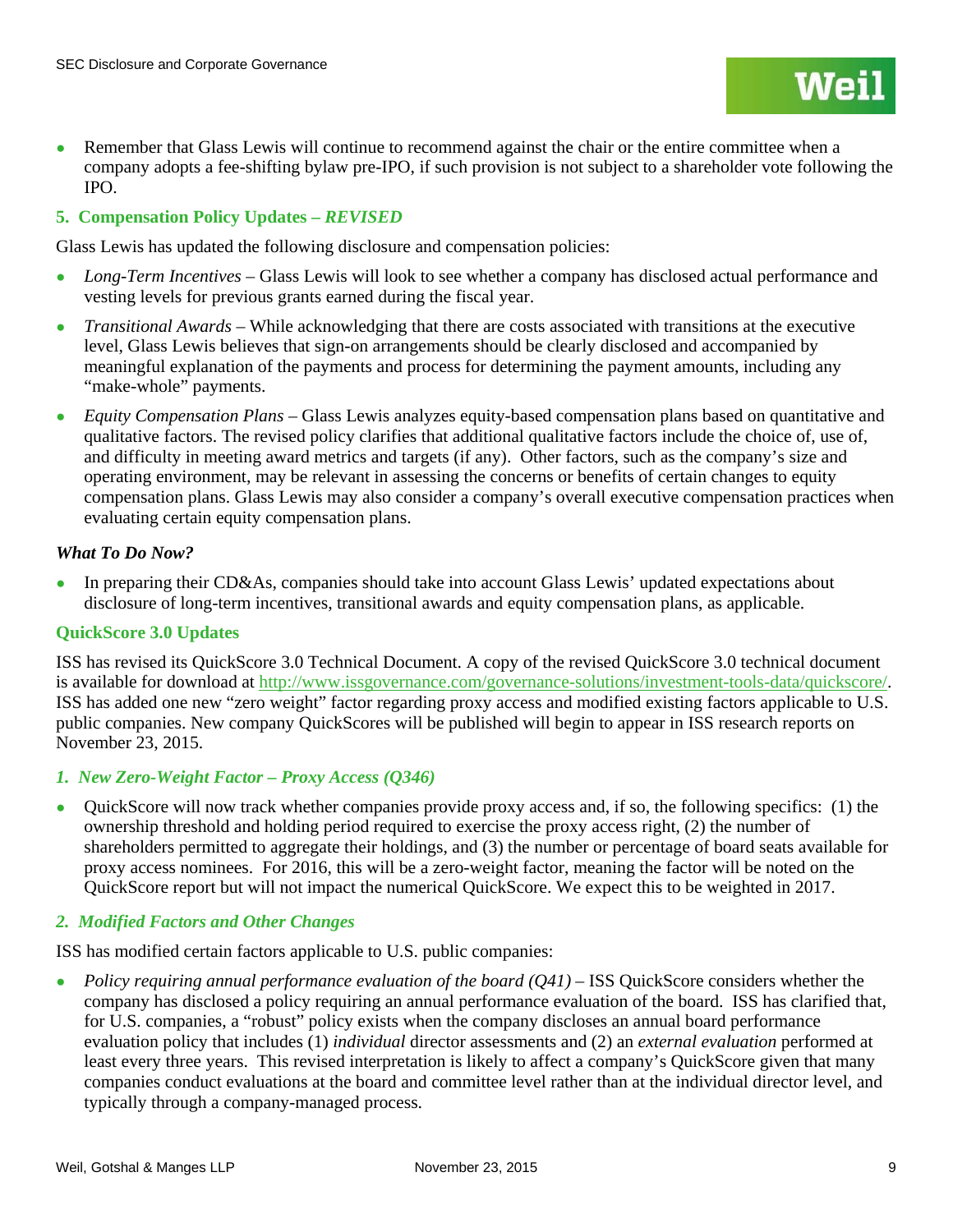- *Proportion of non-executive directors on the board with a lengthy tenure (O13)* ISS clarified that a "small number" of long-tenured directors (i.e., those on the board longer than 9 years) does not negatively impact the company's QuickScore governance rating. QuickScore does not quantify the term "small number." To date, we have generally found that companies receive a QuickScore "red flag" when long-tenured directors represent more than one-third of the board.
- *Board and committee meeting attendance (O45)* ISS clarified that for U.S. companies, this question applies to all board and committee meetings "as set forth under SEC disclosure requirements," indicating the ISS attendance policy applies to *all* committees of the board, and not exclusively the audit, compensation, and nominating/governance committees.<sup>[7](#page-14-0)</sup>
- *Majority voting policy (O52)* ISS clarified that a director resignation policy (typically found in the company's corporate governance guidelines) is not considered to be the same as a "majority voting standard" located in the company's certificate of incorporation or bylaws.
- *Adverse auditor opinions (Q2)* QuickScore has added an "emphasis of matter" disclosure in the audit report to its evaluation of whether a company received an adverse opinion from its auditor. It is not clear if an "emphasis of matter" disclosure will result in a QuickScore "red flag."
- *Enforcement action against a director or officer of the company in the past two years*  $(Q200)$  *ISS clarified that* any penalty against a director or officer is considered to be "material" when it considers whether an officer or director was subject to an enforcement action by a regulator within the past two years, and if the investigation was resolved with a material penalty.
- *Regulatory investigations (Q201)*  QuickScore evaluates whether the company, directors, or officers are under a regulatory investigation, which is categorized either as "routine" or "non-routine." ISS has clarified that FCPArelated investigations and Wells Notices are generally considered to be non-routine investigations, unless the company states the outcome is not expected to have a material adverse effect on the company. Accounting investigations are considered "routine," unless tied to a restatement.

# *What To Do Now?*

- Once issued, review your QuickScore and continue provide feedback via the ISS data verification website. Feedback should reference public filings, where appropriate. It is important to provide feedback as soon as possible because data verification is not available during the period between the filing of a company's proxy statement and the publication of ISS' proxy analysis for the company's annual meeting. Information about verifying data, how to obtain log-in information and a link to the data verification website is available at [http://www.isscorporatesolutions.com/quickscore-dataverification.](http://www.isscorporatesolutions.com/quickscore-dataverification)
- Where appropriate, enhance discussion in the company's upcoming proxy statement relating to elements of QuickScore that have been newly modified as summarized above.
- Remember that companies that have adopted many of the best practices advocated by ISS may nevertheless find themselves with QuickScores that are in the middle of the pack or below average, as each QuickScore will reflect a company's relative rank. Directors and management should continue to make governance decisions in the best interests of the company, depending on the company's particular circumstances, rather than be driven by a desire to increase QuickScores in line with rigid one-size-fits-all prescriptions.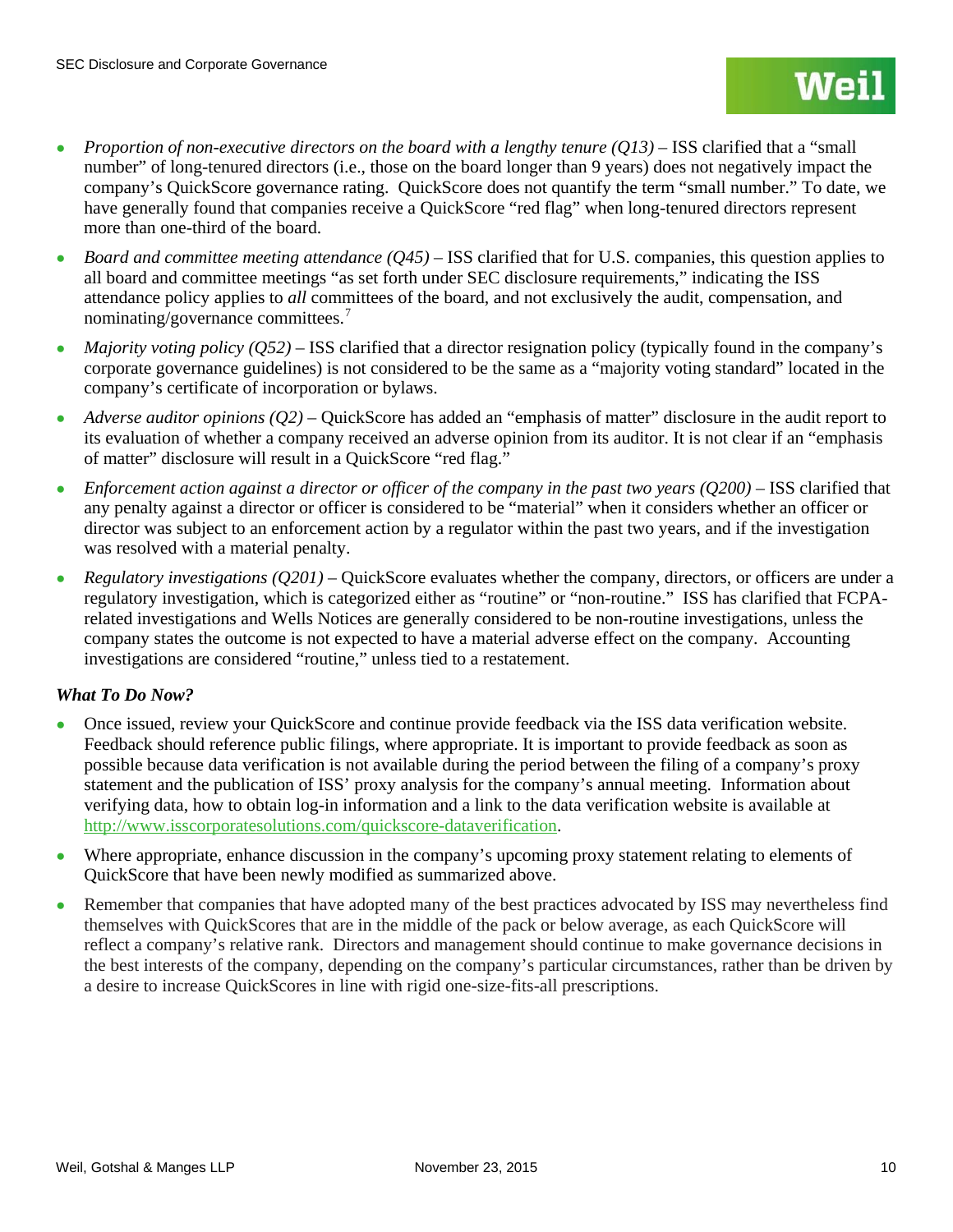# **Equity Plan Scorecard Updates**

For the 2015 proxy season, ISS adopted a new Equity Plan Scorecard (EPSC) for evaluating equity compensation plans by considering a range of positive and negative factors, rather than a series of "pass" or "fail" tests. Positive and negative factors can counterbalance each other. The Scorecard factors fall under three enumerated "pillars" weighted by reference to company size and status. For S&P 500 and Russell 3000 companies these pillars and weighting are as follows: Plan Cost – 45%, Plan Features – 20% and Grant Practices – 35%. Additional information about the EPSC is provided in our Alert [available here.](http://www.weil.com/%7E/media/files/pdfs/pcag_alert_nov2014.pdf) Generally, the EPSC policy has not changed for S&P 500 and Russell 3000 companies.

ISS has amended the EPSC FAQs for company meetings beginning on or after February 1, 2016, available at [http://www.issgovernance.com/file/policy/faq-on-iss-us-equity-plan-scorecard-methodology.pdf,](http://www.issgovernance.com/file/policy/faq-on-iss-us-equity-plan-scorecard-methodology.pdf) as follows:

- ISS has created a new "Special Cases Russell 3000 / S&P 500." This includes companies that have recently become public or emerged from bankruptcy. Maximum pillar scores for this new category are as follows: Plan Cost – 50%; Plan Features – 35%, and Grant Practices – 35%. For these companies, the Grant Practices pillar will not include burn rate and duration.
- For all companies, the Plan Features factor called "Automatic Single-Trigger Vesting" is renamed to "CIC Vesting," with the following scoring levels:
	- Full points if plan provides (1) for time-based awards: no acceleration or accelerated vesting only if awards are not assumed/converted and (2) for performance-based awards: forfeited, terminated, paid pro-rata and/or based on actual performance.
	- No points if plan provides for automatic acceleration of time-based equity or above-target vesting of performance awards.
	- Half points if plan provides for any other vesting terms related to a CIC.
- For the "Post-Vesting/Exercise Holding Period" Plan Features, the period required for full points has been revised to 36 months (up from 12 months) or until employment termination. Half points will accrue for a 12 month holding period.
- The maximum of 100 total points and the threshold of 53 points for a favorable recommendation remain unchanged.

# *What To Do Now?*

• Companies planning to include an equity compensation plan on the ballot for the next annual meeting should register to gain access to the ISS Equity Plan Data Verification Portal and review the data points about the company that ISS will consider as part of its scorecard.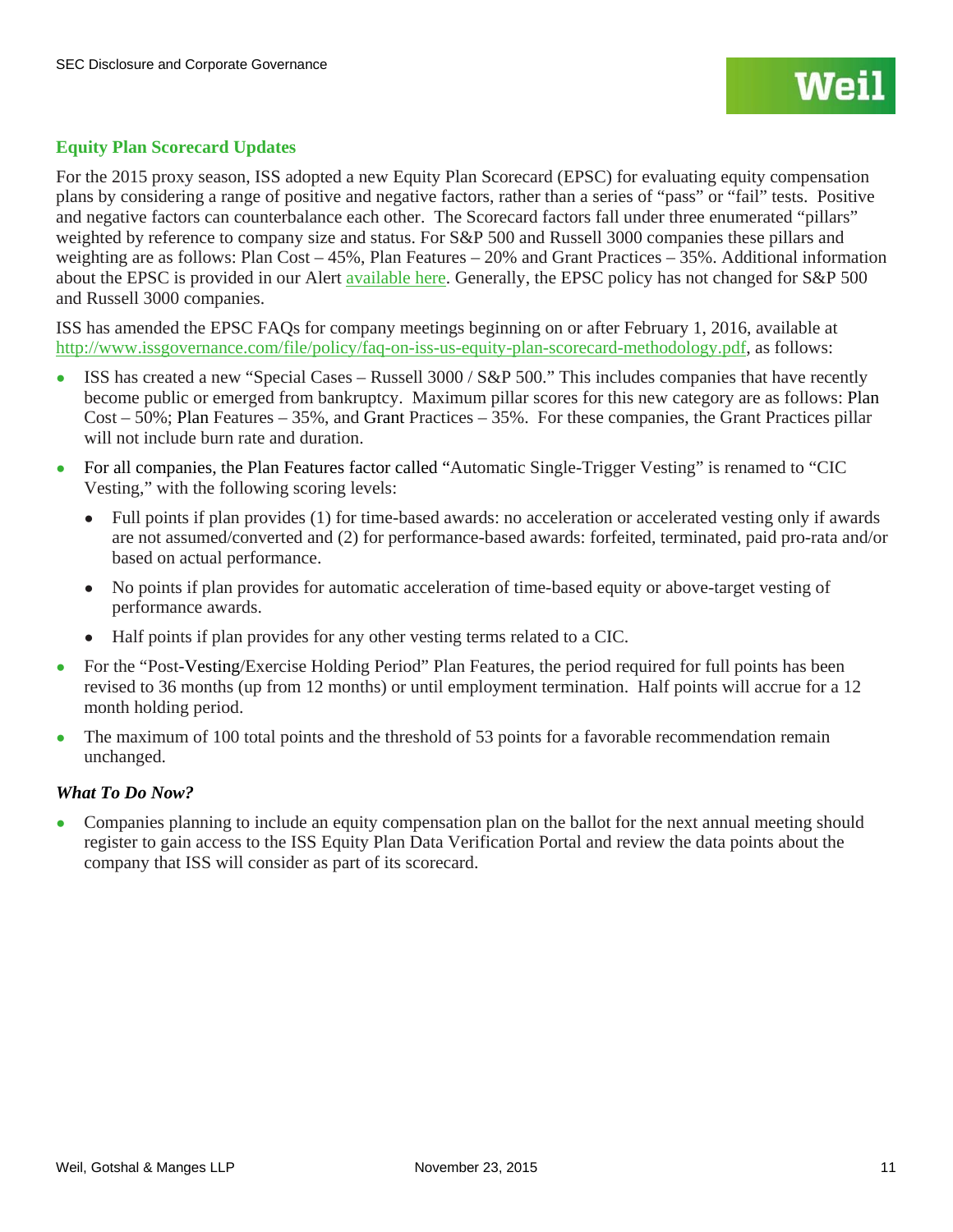# **Engaging with ISS**

In the ordinary course, it is difficult for many companies to meet directly with ISS. Rather, ISS encourages engagement indirectly by complying with the following procedures:

- **Update Company Compensation Peer Group.** Companies in the Russell 3000 or Russell Microcap Index with annual meetings taking place between February 1, 2016 and September 15, 2016 should notify ISS of any updates to their self-selected compensation benchmarking peers. The submission window opens at 9 a.m. ET on November 24, 2015 and closes 8 p.m. ET on December 11, 2015. For additional information, see our Alert [available here.](http://www.weil.com/%7E/media/publications/sec-disclosure-corporate-governance/pcag_alert_nov2015.pdf)
- **Register for ISS Voting Recommendation Review Process (S&P 500 companies only)**. S&P 500 companies should ensure that they annually elect to participate in the voting recommendation preview process by registering details with ISS. Company contact information can be provided using the form available at this link:<http://www.issgovernance.com/iss-draft-review-process-u-s-issuers/>
	- S&P 500 companies that have registered with ISS will receive a draft report reflecting ISS' voting recommendations in advance of the annual meeting of stockholders. They will then have a very narrow time window (48 hours) in which to respond to ISS with any updates, or engage with ISS if possible.
	- Companies should carefully review their proxy voting reports (whether pursuant to the "preview" process discussed above or otherwise) – with input from outside counsel and compensation consultants, as appropriate – and notify the relevant proxy advisory firm of any errors as soon as possible.
- **QuickScore Reports Become Available for Verification on November 23, 2015.** Companies may verify data verification points at any time, except between the company's proxy filing and shareholder meeting.
- **Register with ISS for Equity Compensation Scorecard.** Companies planning to seek shareholder approval of an equity compensation plan at the next annual meeting should registerto gain accessto the ISSEquity Plan Data Verification Portal and review the data points about the company that ISS will consider as part of its scorecardapproach.
- **Understand Vulnerabilities and Potential for Negative ISS Voting Recommendations.** We encourage all companies to become familiar with the more than 45 circumstances in which ISS may recommended a negative vote regarding director elections (set forth on the Appendix), or on other proposals that may be included in their proxy statement.
	- ISS is expected to release its voting policy FAQs and full set of proxy voting summary guidelines in mid-December 2015.
- **Review and Enhance Proxy Statement Disclosure.** Companies should review last year's compensation and governance disclosure and consider any investor feedback with an eye toward further improvements. Clear, complete and concise proxy statement disclosure that highlights developments and explains the board's rationale can be a company's best tool for making its case to the proxy advisors and shareholders generally.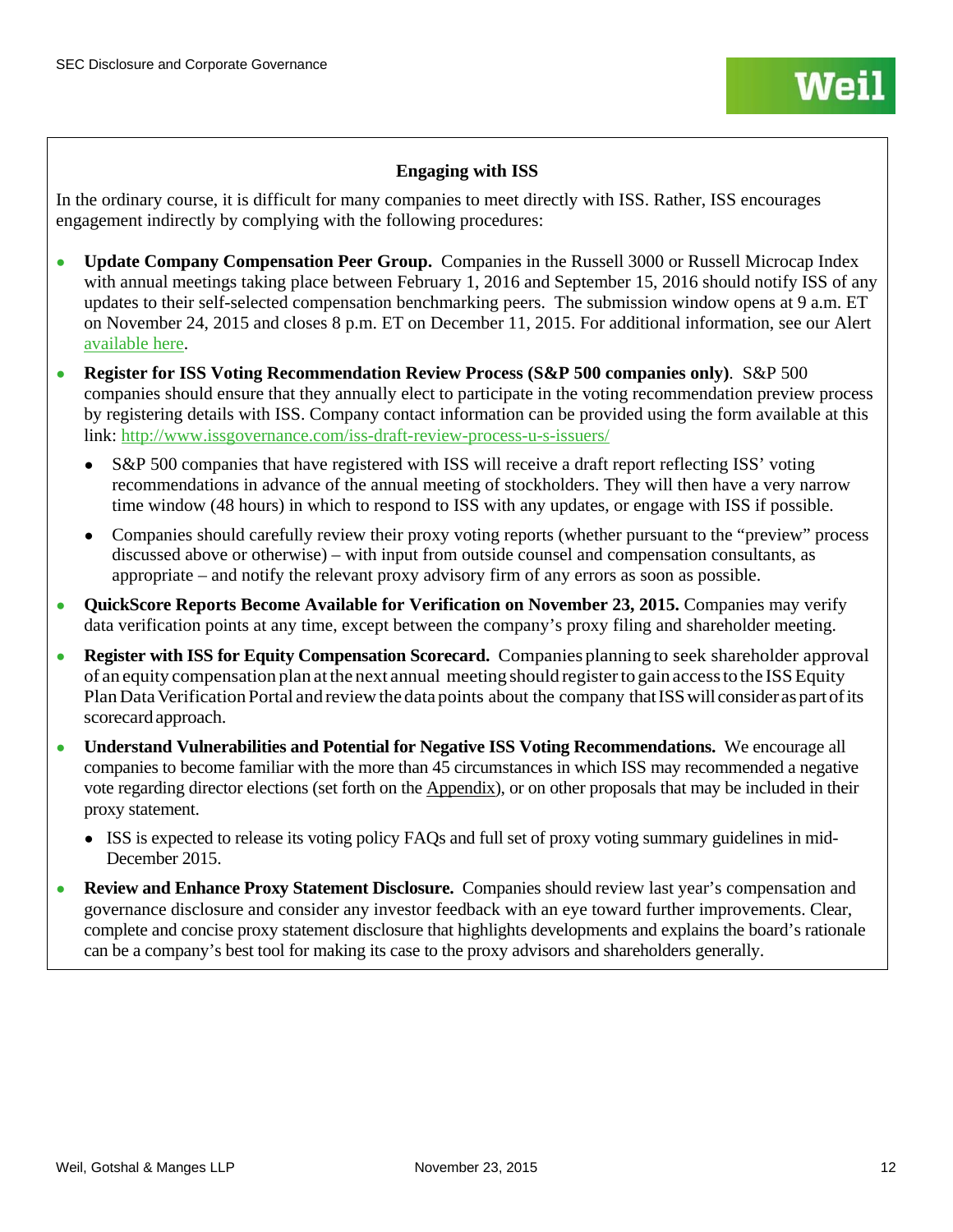# **ENDNOTES**

<span id="page-12-0"></span><sup>1</sup> ISS, "2016 Americas Policy Updates" (November 20, 2015), *available at* [http://www.issgovernance.com/file/policy/2016-americas-policy](http://www.issgovernance.com/file/policy/2016-americas-policy-updates.pdf)[updates.pdf;](http://www.issgovernance.com/file/policy/2016-americas-policy-updates.pdf) Glass Lewis, "Proxy Paper Guidelines, 2016 Proxy Season" (2016), *available at*  http://www.glasslewis.com/assets/uploads/2015/11/GUIDELINES United States 20161.pdf. Changes to non-U.S. policies were also announced.

<span id="page-12-1"></span><sup>2</sup> ISS, "Governance QuickScore 3.0" (October 2015), *available at* [http://www.issgovernance.com/governance-solutions/investment-tools](http://www.issgovernance.com/governance-solutions/investment-tools-data/quickscore-downloads/)[data/quickscore-downloads/.](http://www.issgovernance.com/governance-solutions/investment-tools-data/quickscore-downloads/)

<span id="page-12-2"></span><sup>3</sup> Factors currently considered by ISS in evaluating director candidates in a proxy contest are: the long-term performance of the company relative to its industry; management's track record; background to the contested election; nominee qualifications and any compensatory arrangements; strategic plan of dissident slate and qualify of critique against management; likelihood that the proposed goals and objectives can be achieved (both slates); and stock ownership positions.

<span id="page-12-3"></span><sup>4</sup> ISS current voting guidelines provide that ISS will generally recommend in favor of management and shareholder proposals on proxy access that have the following provisions: (i) an ownership threshold of not more than three percent (3%); (ii) a holding period no longer than three continuous years; (iii) minimal or no limits on the number of shareholders permitted to form a nominating group; and (iv) a cap on the number of proxy access nominee seats at no less than 25% of the board.

Glass Lewis' current voting guidelines indicate that it generally supports proxy access as a means to ensure that significant shareholders have an ability to nominate candidates to the board; however, it considers each proposal on a case-by-case basis. Specifically, Glass Lewis considers specified minimum ownership and holding period requirements, as well as company size, board independence and diversity, company performance, existence of anti-takeover protections, board responsiveness to shareholders, and opportunities for shareholder action (e.g., ability to act by written consent or right to call a special meeting).

<sup>5</sup> ISS benchmark policy consultation and proposed policy changes are available at [http://www.issgovernance.com/policy-gateway/2016-benchmark](http://www.issgovernance.com/policy-gateway/2016-benchmark-policy-consultation/)[policy-consultation/.](http://www.issgovernance.com/policy-gateway/2016-benchmark-policy-consultation/)

 $6$  Rule 14a-8(i)(9) traditionally provided companies an avenue to exclude shareholder proposals by submitting a conflicting, and often more company-friendly, management proposals. On October 23, 2015, the SEC staff issued guidance that will make it more difficult for companies to seek exclusion for conflicting proposals. For a discussion regarding Staff Legal Bulletin No. 14H, see our Alert, "SEC Staff Updates its Guidance on Rule 14a-8 Shareholder Proposals," [available here](http://www.weil.com/%7E/media/publications/sec-disclosure-corporate-governance/pcag_alert_oct2015.pdf)*.* 

 $<sup>7</sup>$  Item 407(b) of Regulation S-K requires disclosure of directors attending less than 75% of (i) the total number of meetings of the board of directors</sup> and (ii) the total number of meetings held by all committees of the board.

**\* \* \***

If you have any questions on these matters, please do not hesitate to speak to your regular contact at Weil, Gotshal & Manges LLP or to any member of Weil's Public Company Advisory Group:

| Howard B. Dicker   | <b>Bio Page</b> | howard.dicker@weil.com     | +1 212 310 8858   |
|--------------------|-----------------|----------------------------|-------------------|
| Catherine T. Dixon | <b>Bio Page</b> | cathy.dixon@weil.com       | $+1$ 202 682 7147 |
| Lyuba Goltser      | <b>Bio Page</b> | lyuba.goltser@weil.com     | $+1$ 212 310 8048 |
| P.J. Himelfarb     | <b>Bio Page</b> | pj.himelfarb@weil.com      | $+1$ 214 746 7811 |
| Ellen J. Odoner    | <b>Bio Page</b> | ellen.odoner@weil.com      | +1 212 310 8438   |
| Adé K. Heyliger    | <b>Bio Page</b> | ade.heyliger@weil.com      | $+1$ 202 682 7095 |
| Kaitlin Descovich  | <b>Bio Page</b> | kaitlin.descovich@weil.com | $+1$ 212 310 8103 |
| Joanna Jia         | <b>Bio Page</b> | joanna.jia@weil.com        | +1 212 310 8089   |
| Megan Pendleton    | <b>Bio Page</b> | megan.pendleton@weil.com   | +1 212 310 8874   |
| Reid Powell        | <b>Bio Page</b> | reid.powell@weil.com       | $+1$ 212 310 8831 |

*We thank our colleague Reid Powell for his contribution to this alert.*

© 2015 Weil, Gotshal & Manges LLP. All rights reserved. Quotation with attribution is permitted. This publication provides general information and should not be used or taken as legal advice for specific situations that depend on the evaluation of precise factual circumstances. The views expressed in these articles reflect those of the authors and not necessarily the views of Weil, Gotshal & Manges LLP. If you would like to add a colleague to our mailing list, please [click here.](https://interact.weil.com/reaction/RSGenPage.asp?RSID=8C8408E4C1EC1D85C2291B25C4111DB9A3432810B098665FD786811) If you need to change or remove your name from our mailing list, send an email t[o weil.alerts@weil.com.](mailto:weil.alerts@weil.com)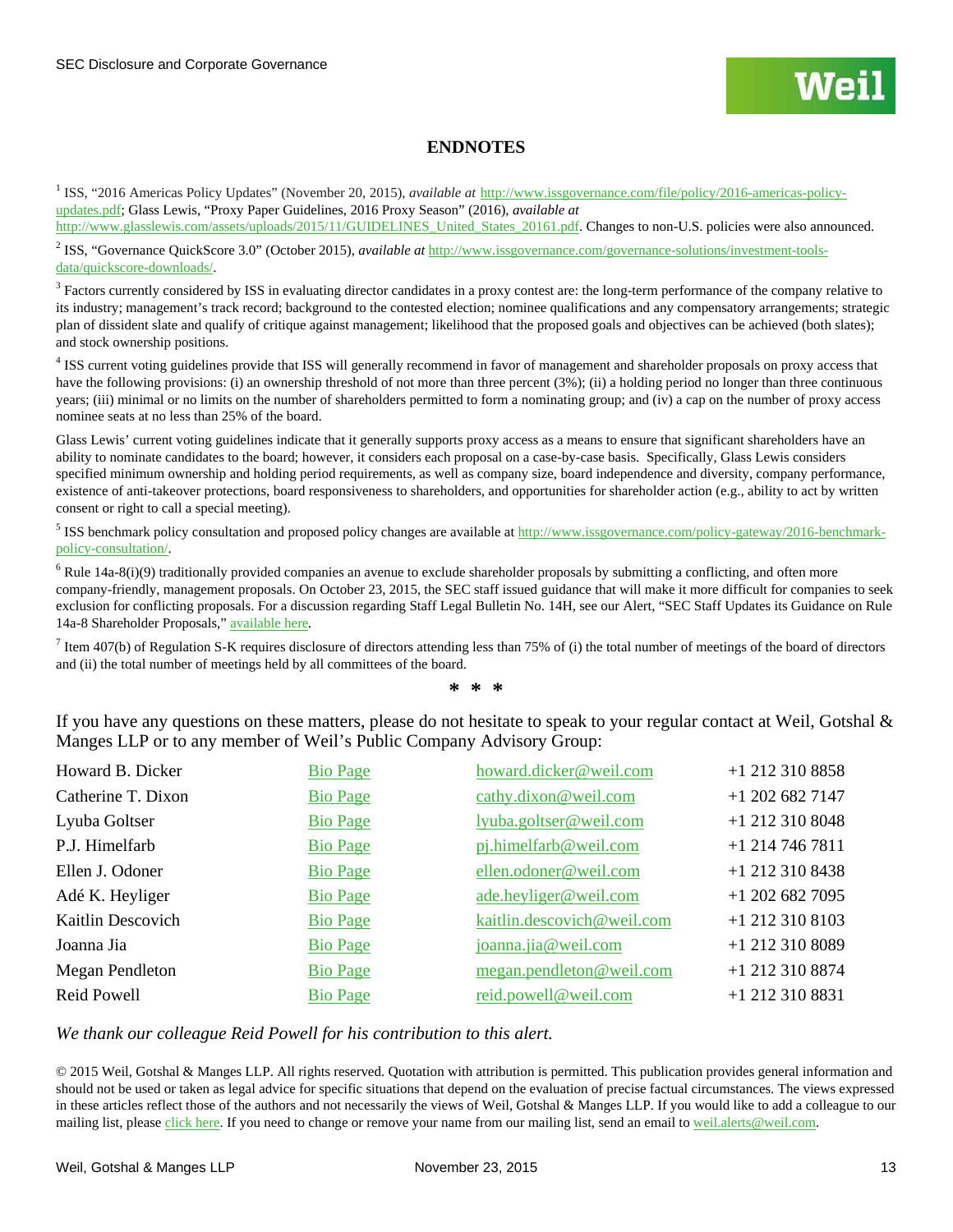# **Appendix**

# **Circumstances that can Lead to ISS Negative Recommendations for Directors**

ISS has identified more than 45 circumstances that may support a negative vote recommendation in uncontested director elections. These circumstances are outlined below. Changes from ISS' 2015 policies are noted *in italics*.

# **Entire Board**

ISS will recommend a negative vote ("against" or "withhold") for the entire board (and possibly a board committee or individual directors) due to:

# **Governance failures**

- Material failures of governance, stewardship, risk oversight (examples include bribery, large or serial fines or sanctions from regulatory bodies, significant adverse legal judgments or settlements, hedging of company stock, or significant pledging of company stock), or fiduciary responsibilities at the company
- Failure to replace management as appropriate
- Egregious actions related to service on other boards that raise substantial doubt about the director's ability to effectively oversee management and serve the best interests of shareholders at any company

# **Unilateral bylaw/charter amendments**

- <span id="page-13-1"></span><span id="page-13-0"></span>● Board amendment of the company's bylaws or charter without shareholder approval/ratification in a manner that materially diminishes shareholders' rights or that could adversely impact shareholders, considering the following factors, as applicable:
	- The board's rationale for adopting the bylaw/charter amendment without shareholder approval or ratification
	- Disclosure by the company of any significant engagement with shareholders regarding the amendment
	- Level of impairment of shareholders' rights caused by the board's unilateral amendment to the bylaws/charter
	- The board's track record with regard to unilateral board action on bylaw/charter amendments or other entrenchment provisions
	- The company's ownership structure and existing governance provisions
	- The timing of the board's amendment to the bylaws/charter in connection with a significant business development
	- *Other factors, as deemed appropriate, that may be relevant to determine the impact of the amendment on shareholders*
- Board amendment of the company's bylaws or charter without shareholder approval/ratification to establish a *classified board*
- *Board amendment of the company's bylaws or charter without shareholder approval/ratification to adopt a supermajority vote requirement to amend the charter or bylaws*
- *Board amendment of the company's bylaws or charter without shareholder approval/ratification to eliminate shareholders' ability to amend bylaws*
- *If prior to or in connection with the initial company's public offering, the company adopts bylaw or charter provision adverse to shareholders' rights, considering the following factors:*
	- *The level of impairment of shareholders' rights caused by the provision*
	- *The company's or the board's rationale for adopting the provision*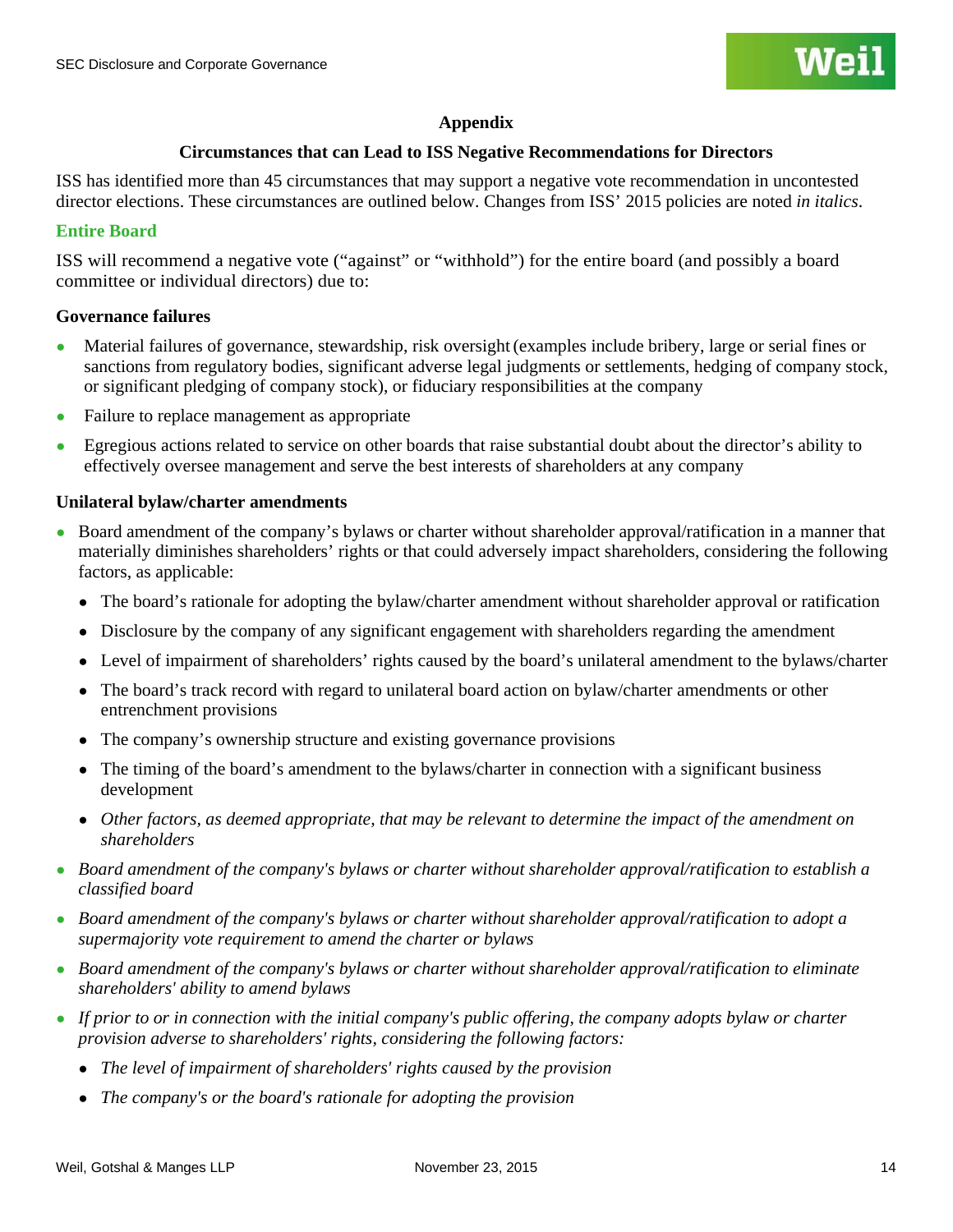- *The ability of shareholders to hold directors accountable through annual director elections, or whether the company has a classified board structure*
- *A public commitment to put the provision to a shareholder vote within three years of the date of the initial public offering*

ISS will consider vote recommendations on a case-by-case basis for the entire board (and possibly a board committee or individual directors) due to:

# **Board responsiveness**

- The board failed to act on a shareholder proposal that received approval by a majority of votes cast in the previous year. Factors that will be considered are:
	- Disclosed outreach efforts by the board to shareholders in the wake of the vote
	- The board's rationale, as provided in the proxy statement, for the level of implementation of the proposal
	- Subject matter of the proposal
	- Level of support for and opposition to the proposal at past meetings
	- Board actions in response to the majority vote and its shareholder engagement
	- Continuation of the underlying issue as a voting item on the ballot (as either shareholder or management proposals)
	- Other factors as appropriate
- <span id="page-14-0"></span>● At the previous board election, any director received more than 50 percent negative votes of the votes cast and the company failed to address the underlying issue(s) that caused these high negative votes
- The board failed to act on takeover offers where a majority of shareholders tendered their shares
- The board implemented an advisory vote on executive compensation on a less frequent basis than the frequency that received the majority of votes cast at the most recent shareholder meeting at which shareholders voted on the say-on-pay frequency
- When no say-on-pay frequency received a majority and the board implements an advisory vote on executive compensation on a less frequent basis than the frequency that received a plurality of the votes cast at the most recent shareholder meeting at which shareholders voted on the say-on-pay frequency, taking into account:
	- The board's rationale for selecting a frequency that is different from the frequency that received a plurality
	- The company's ownership structure and vote results
	- ISS' analysis of whether there are compensation concerns or a history of problematic compensation practices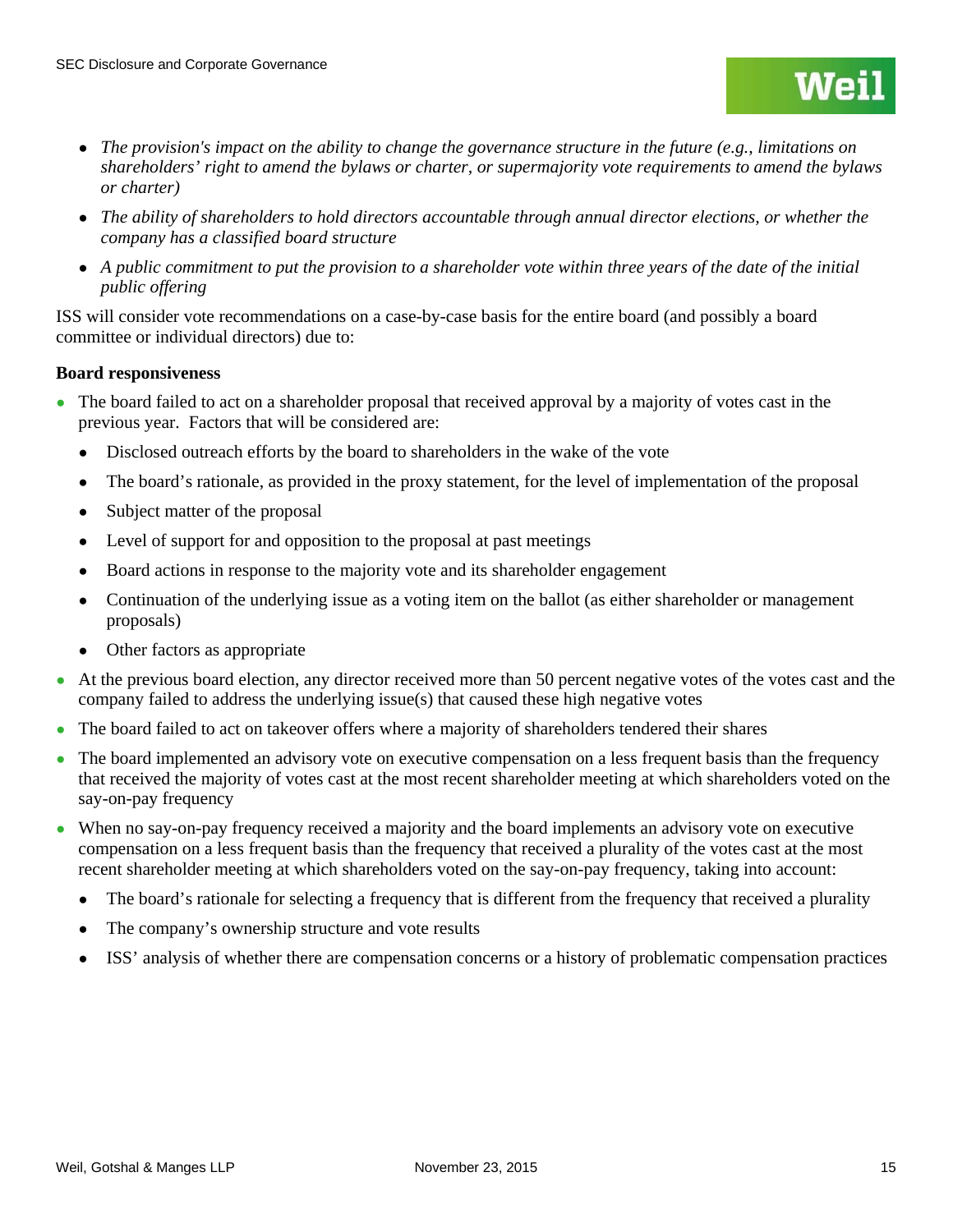# **Individual Directors**

In addition to the circumstances discussed above, ISS will recommend a negative vote ("against" or "withhold") for an individual director:

# **Attendance**

- Who attends less than 75 percent of board and committee meetings for the period of service (or missed more than one meeting, if the director's total service was three or fewer meetings), unless the absence was due to medical issues or family emergencies, and the reason for such absence is disclosed in the proxy statement or other SEC filing
- If the proxy disclosure is unclear and insufficient to determine whether the director attended at least 75 percent of board and committee meetings during the period of service

# **"Overboarding"**

- Who sits on more than six public company boards*; for meetings on or after February 1, 2017, who sits on more than five public company boards,* with boards of subsidiaries with publicly-traded stock counting as separate boards
- Who is CEO of a public company and sits on boards of more than three public companies in total, with boards of subsidiaries with publicly-traded stock counting as separate boards. Although all of a CEO's subsidiary boards will be counted as separate boards, ISS will not recommend a withhold vote from the CEO of a parent company board or any of the controlled (> 50% ownership) subsidiaries of that parent, but may do so at subsidiaries that are less than 50% controlled and boards outside of the parent/subsidiary relationship.

# **Independence**

● Who is an inside or affiliated outside director serving on the audit, compensation or nominating committee

# **Entire Board**

In addition to the circumstances discussed above relating to the entire board, ISS will recommend a negative vote ("against" or "withhold") for all directors (except for new nominees, who will be considered on a case-by-case basis) if:

# **Problematic takeover defenses**

- The board is classified and a continuing director responsible for a problematic governance issue at the board/committee level that would warrant a negative vote recommendation is not up for election (ISS may hold any or all appropriate nominees, except new nominees, accountable)
- The board lacks accountability and oversight, coupled with sustained poor performance of the company relative to peers measured by one-year and three-year total shareholder returns in the bottom half of a Russell 3000 company's four-digit Global Industry Classification Group (ISS will consider "problematic" the following governance practices -- a classified board structure, a supermajority vote requirement, a plurality vote standard in uncontested director elections or majority vote standard for director elections with no carve-out for contested elections, inability of shareholders to call special meetings or act by written consent, a dual-class capital structure, and/or a non-shareholder approved poison pill. ISS will also take into consideration the company's five-year total shareholder return and operational metrics)
- A poison pill has a dead-hand or modified dead-hand feature, in which case a negative vote recommendation will be made every year until the feature is removed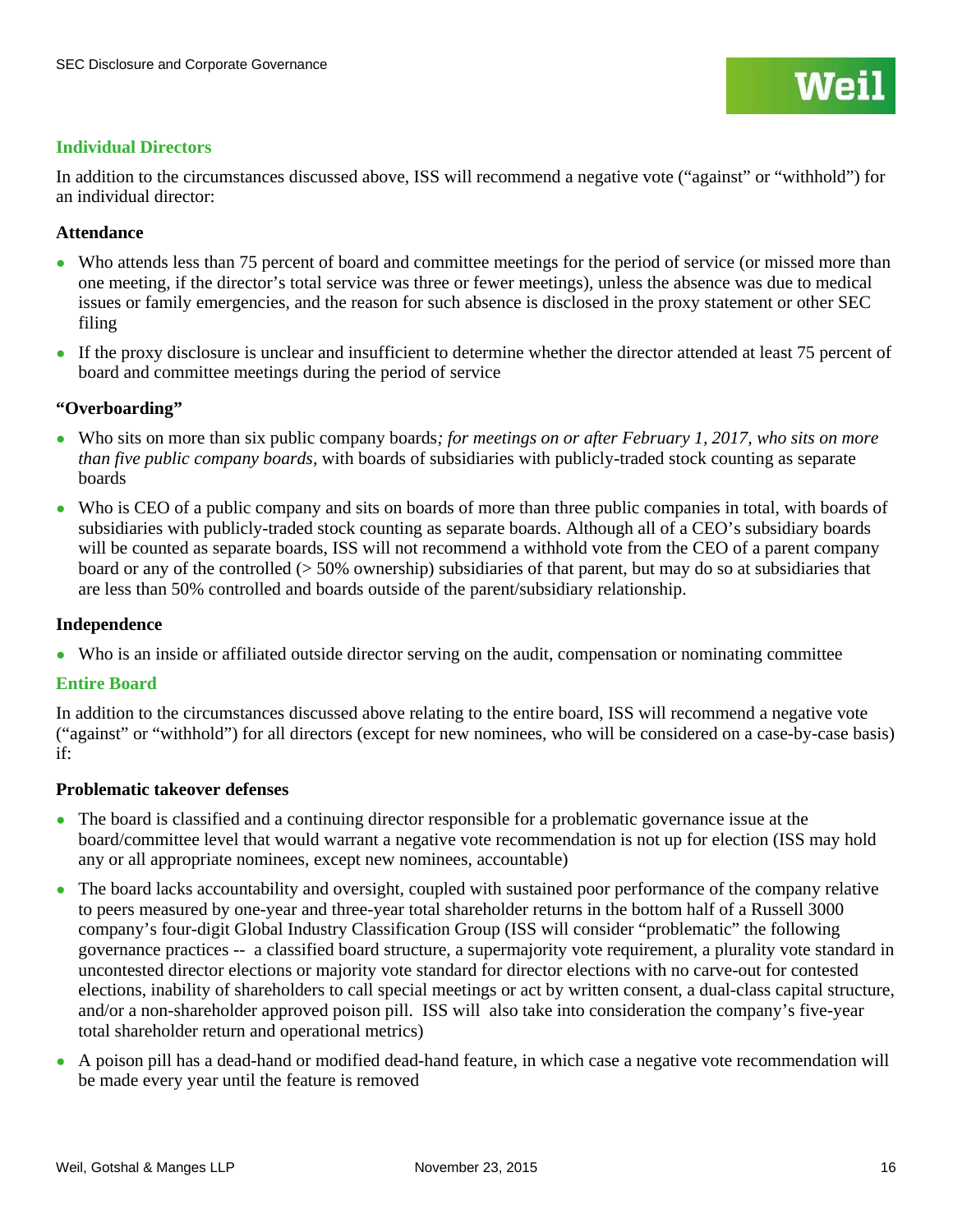- The company maintains a poison pill that was not approved by shareholders (ISS will review annually for companies with classified boards and at least once every three years for companies with declassified boards)
- The board makes a "material adverse change" to an existing poison pill without shareholder approval
- On a case-by-case basis: the board adopts a poison pill with a term of 12 months or less without shareholder approval, taking into account the following factors:
	- The date of the pill's adoption relative to the date of the next meeting of shareholders (whether the company had time to put the pill on the ballot for shareholder ratification given the circumstances)
	- The company's rationale
	- The company's governance structure and practices
	- The company's track record of accountability to shareholders

# **Problematic compensation practices**

- On a case-by-case basis: in exceptional circumstances, if the company's previous say-on-pay proposal received the support of less than 70 percent of votes cast (see below)
- In the absence of a say-on-pay vote or in egregious situations if:
	- There is a significant misalignment between CEO pay and company performance (see below)
	- The board exhibits a significant level of poor communication and responsiveness to shareholders
	- The company fails to submit one-time transfers of stock options to a shareholder vote
	- The company fails to fulfill the terms of a burn rate commitment made to shareholders
	- The company maintains significant "problematic pay practices" (see below)
- The company has recently practiced or approved problematic pay practices (see below)

# **Problematic audit-related practices**

• On a case-by-case basis: poor accounting practices rising to a level of serious concern (such as fraud, misapplication of GAAP, and material weaknesses identified in Section 404 (internal control over financial reporting) disclosures) are identified, taking into consideration the practices' severity, breadth, chronological sequence and, duration, and the company's efforts at remediation or corrective actions

# **All Inside Directors and Affiliated Outside Directors**

ISS will recommend a negative vote ("against" or "withhold") for all inside directors and affiliated outside directors when:

- The company lacks an audit, compensation, or nominating committee so that the full board functions as that committee
- The company lacks a formal nominating committee (even if the board attests that independent directors fulfill the functions of such a committee)
- The full board is less than majority independent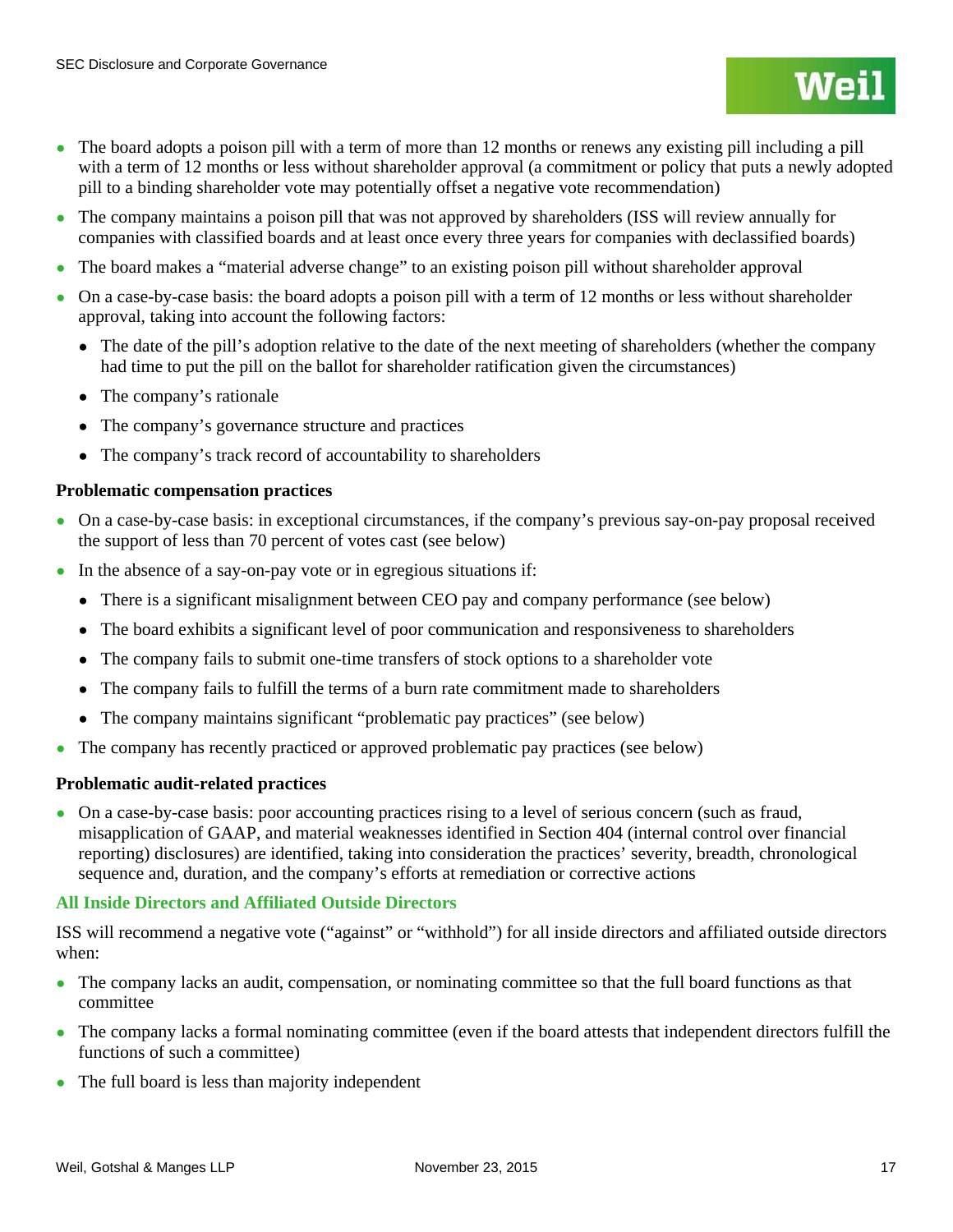# **Audit Committee Members**

In addition to the circumstances discussed above relating to committee members, ISS will recommend a negative vote ("against or withhold") for audit committee members if:

- Non-audit fees paid to the auditor are excessive (e.g., non-audit fees are greater than audit fees plus audit-related fees plus tax compliance/preparation fees)
- The company receives an adverse opinion on its financial statements from its auditor
- There is persuasive evidence that the audit committee entered into an inappropriate indemnification agreement with its auditor that limits the ability of the company or its shareholders to pursue legitimate legal recourse against the audit firm
- On a case-by-case basis: poor accounting practices, which rise to a level of serious concern (such as fraud, misapplication of GAAP, and material weaknesses identified in Section 404 disclosures) are identified, taking into consideration the practices' severity, breadth, chronological sequence and, duration, and the company's efforts at remediation or corrective actions

# **Compensation Committee Members**

In addition to the circumstances discussed above relating to committee members, ISS will recommend a negative vote ("against" or "withhold") for compensation committee members (and potentially the full board) if:

- On a case-by-case basis: the company's previous say-on-pay proposal received the support of less than 70 percent of votes cast, taking into account:
	- The company's response, including:
		- Disclosure of engagement efforts with major institutional investors regarding the issues that contributed to the low level of support
		- Specific actions taken to address the issues that contributed to the low level of support
		- Other recent compensation actions taken by the company
	- Whether the issues raised are recurring or isolated
	- The company's ownership structure
	- Whether the support level was less than 50 percent, which would warrant the highest degree of responsiveness
- In the absence of a say-on-pay vote, or in egregious situations, if:
	- There is a significant misalignment between CEO pay and company performance, considering:
		- Peer group alignment (total shareholder return and CEO's total pay rank within a peer group as measured over one-year and three-year periods and considering the multiple of CEO total pay relative to the peer group median)
		- Absolute alignment (difference between the trend in annual CEO pay changes and the trend in annualized company total shareholder return over the prior five years)
		- Qualitative factors
	- The board exhibits a significant level of poor communication and responsiveness to shareholders
	- The company fails to submit one-time transfers of stock options to a shareholder vote
	- The company fails to fulfill the terms of a burn rate commitment made to shareholders